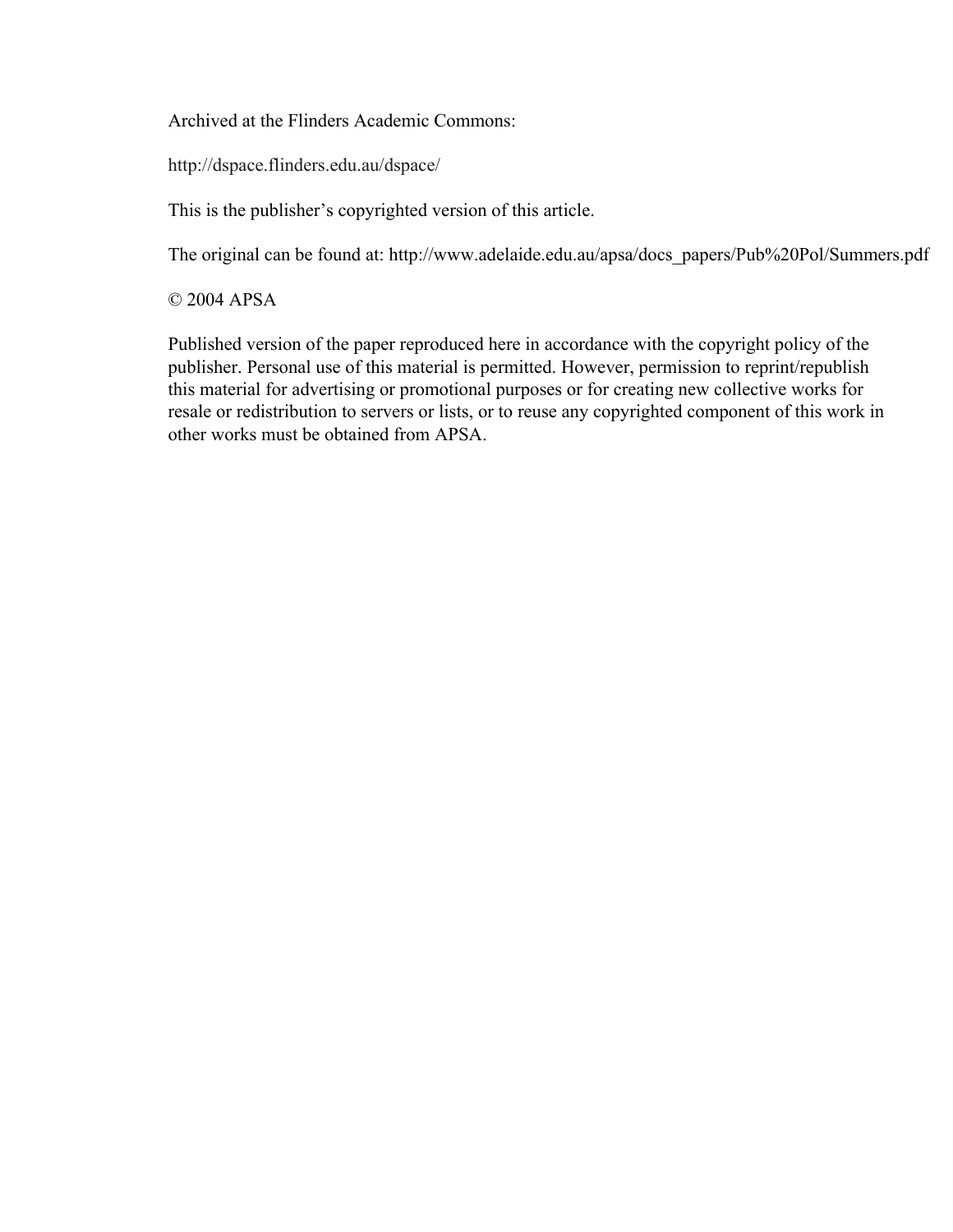# **The Future of Indigenous Policy on Remote Communities**

John Summers School of Political and International Studies Flinders University

Refereed paper presented to the Australasian Political Studies Association Conference University of Adelaide 29 September—1 October 2004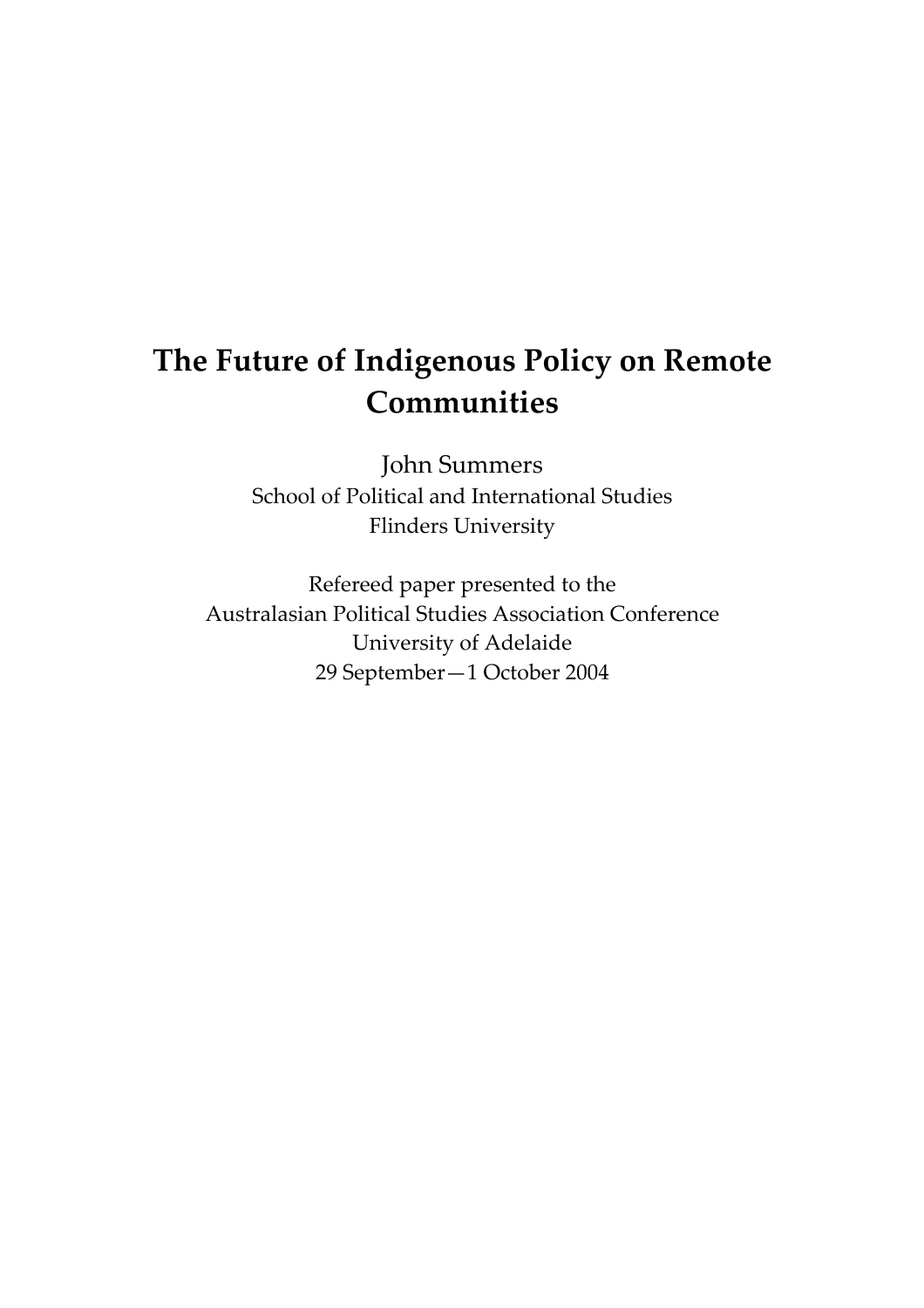In 2002 the SA Coroner held an inquest on the Pitjantjatjara Lands (AP Lands or APY Lands) in the north-west of South Australia into the deaths of three Anangu<sup>1</sup>—one woman and two men—all in their twenties, who had in the preceding three years died, apparently as a consequence of petrol sniffing. The Coroner took evidence from a wide variety of witnesses—Anangu, community workers, professional and government officials. He concluded, on the basis of medical and other evidence that,

[a]ll three deceased died as a result of inhalation of petrol fumes. The mechanism of death was strikingly similar in each case, namely that the deceased took a can containing petrol to bed with them, and continued to sniff until they died from respiratory depression with a possible additional component of asphyxia (SA Coroner 2002, 1).

However, most of the Inquest was not concerned with the immediate cause of death but with two related questions; the circumstances which had given rise to petrol sniffing being 'endemic' on the Pitjantjatjara Lands, and the adequacy of the response to the situation by the Government and other agencies. The Coroner concluded that over the previous 20 years substance abuse had caused approximately 35 deaths in a population of between 2,000 and 2,500. Petrol sniffing, he said, had resulted in '[s]erious disability, crime, cultural breakdown and general grief and misery…' (SA Coroner 2002, 1). In relation to the three people whose deaths he was investigating he said,

[e]ach of them was of mature age (27, 25, 29 years) and each had been sniffing petrol for more than ten years, thereby justifying the description 'chronic sniffers'. Each had led lives characterised by illness, hopelessness, violence and alienation from their families and

 $\overline{a}$ 

<sup>&</sup>lt;sup>1</sup> The term Anangu has been adopted by a group of closely related Indigenous communities in the South Australian, Northern Territory and Western Australia 'cross-border' area. The *Report of the Select Committee on Pitjantjatjara Land Rights* states that,

<sup>[</sup>t]he names "Pitjantjatjara", "Yankunytjatjara" and "Ngaanyatjarra" are commonly used to identify and distinguish three groups in terms of their affiliations with a specific language and/or geographic territory….For more than two decades, a number of Indigenous communities in Central Australia have used "Anangu" as a term of self-identification and cultural affirmation. The term is now frequently used by Pitjantjatjara, Yankunytjatjara, Ngaatjatjarra, Ngaanyatjarra and Antikirinya people, among others. "Anangu" affirms commonalities across a range of Indigenous groupings whilst differentiating that shared identity from the identity of outsiders, be they non-Indigenous Australians or non-Anangu Indigenous Australians (SCPLR 2004, 9).

See also Edwards (2004, 91) and Hope (1983, 75-7).

 <sup>&#</sup>x27;AP Lands' refers to 103,000 square kilometres of land in the far north west of South Australia vested in a legal entity called the Anangu Pitjantjatjara which was created by the *Pitjantjatjara Land Rights Act* 1981 and is made up of the traditional owners of the land. The land is now sometimes referred to as the APY Land in recognition of the fact that two groups—the Pitjantjatjara to the west and Yankunytjatjara to the east—occupied the land covered by the Act.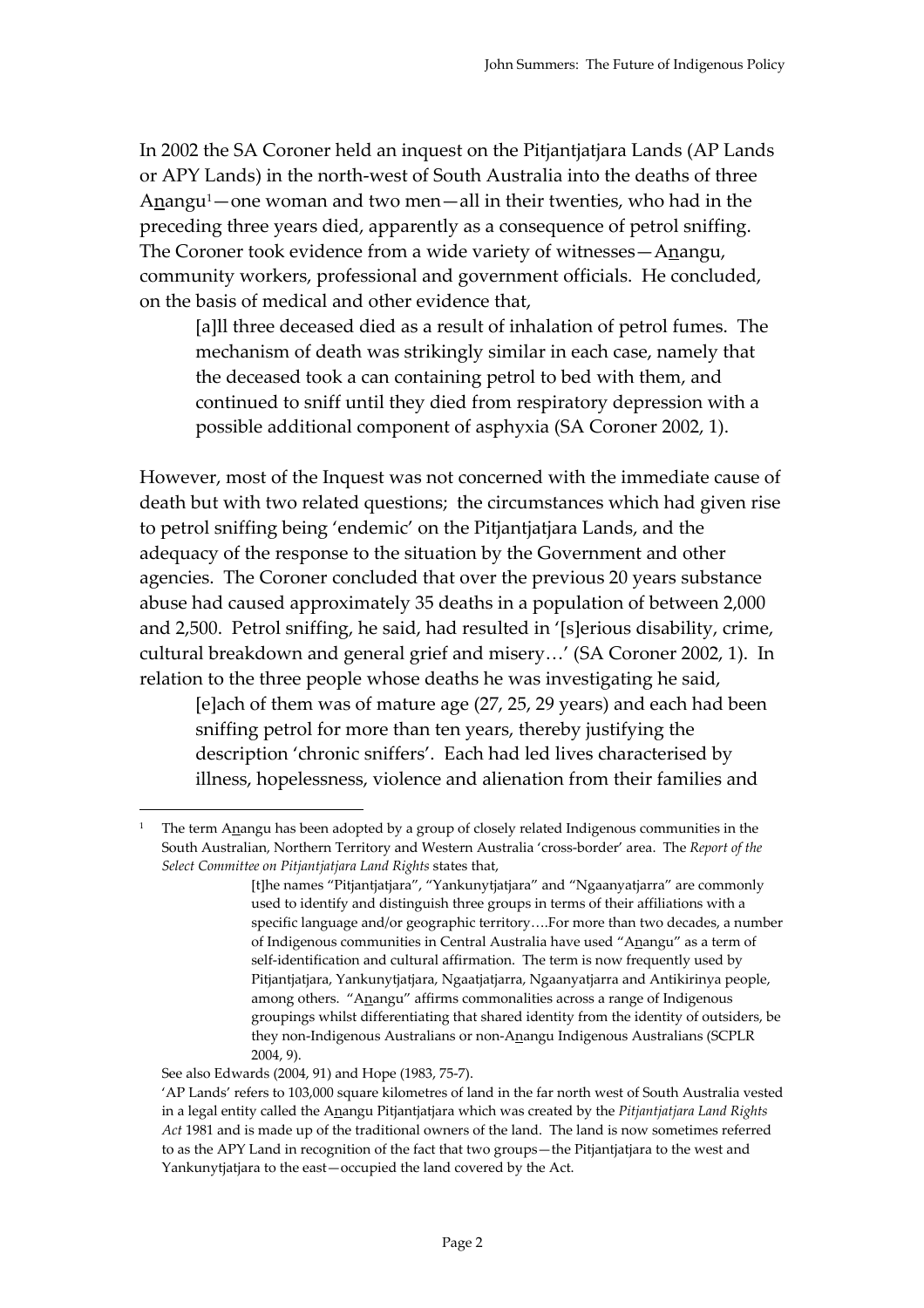community. Each had parents and family who did their best to stop them sniffing, and who had endured much suffering and grief as a result of their inability to do so, and the consequent death of a loved family member (SA Coroner 2002, 1).

On the broader question of the causes of petrol sniffing, the Coroner concluded that although the 'phenomenon is still not well understood' it was clear that,

[s]ocio-economic factors play a part in the general aetiology of petrol sniffing. Poverty, hunger, illness, low education levels, almost total unemployment, boredom and general feelings of hopelessness form the environment in which self-destructive behaviour takes place (SA Coroner 2002, 1).

The Coroner's report examines the wide variety of strategies that have been tried over that the last several decades to 'combat' petrol sniffing. These include primary interventions aimed at reducing the number of people attracted to petrol sniffing, secondary interventions aimed at treating and rehabilitating petrol sniffers, and tertiary interventions aimed at providing services to those individuals who are disabled as a consequence of petrol sniffing.

Evidence was given that over many years there had been a number of unsuccessful attempts by the communities to combat substance abuse. Communities and families, the Coroner said, who appeared to be powerless to combat the violent, disruptive and self-destructive behaviour, 'look[ed] to the broader community to help them deal with a problem which has no precedent in traditional culture' (SA Coroner 2002, 25).

Much of what the Coroner said in his Findings about the social and economic conditions on the AP Lands was confirmed by a *Report of the Select Committee on Pitjantjatjara Land Rights* which was tabled in the South Australian Legislative Council in June 2004. The Committee had been established in 2002 prior to the publication of the Coroner's Findings. Its terms of reference related to the operation of the *Pitjantjatara Land Rights Act* 1981 (see below), governance issues relating to the lands and 'opportunities for, and impediments to, enhancement of the cultural life and the economic and social development of the traditional owners of the land' (SCPLR 2004, 7). The Report states that,

[g]rief, trauma and hopelessness permeate the lives of many Anangu living on the AP Lands. The number and extent of the problems engulfing Anangu communities—including substance abuse, family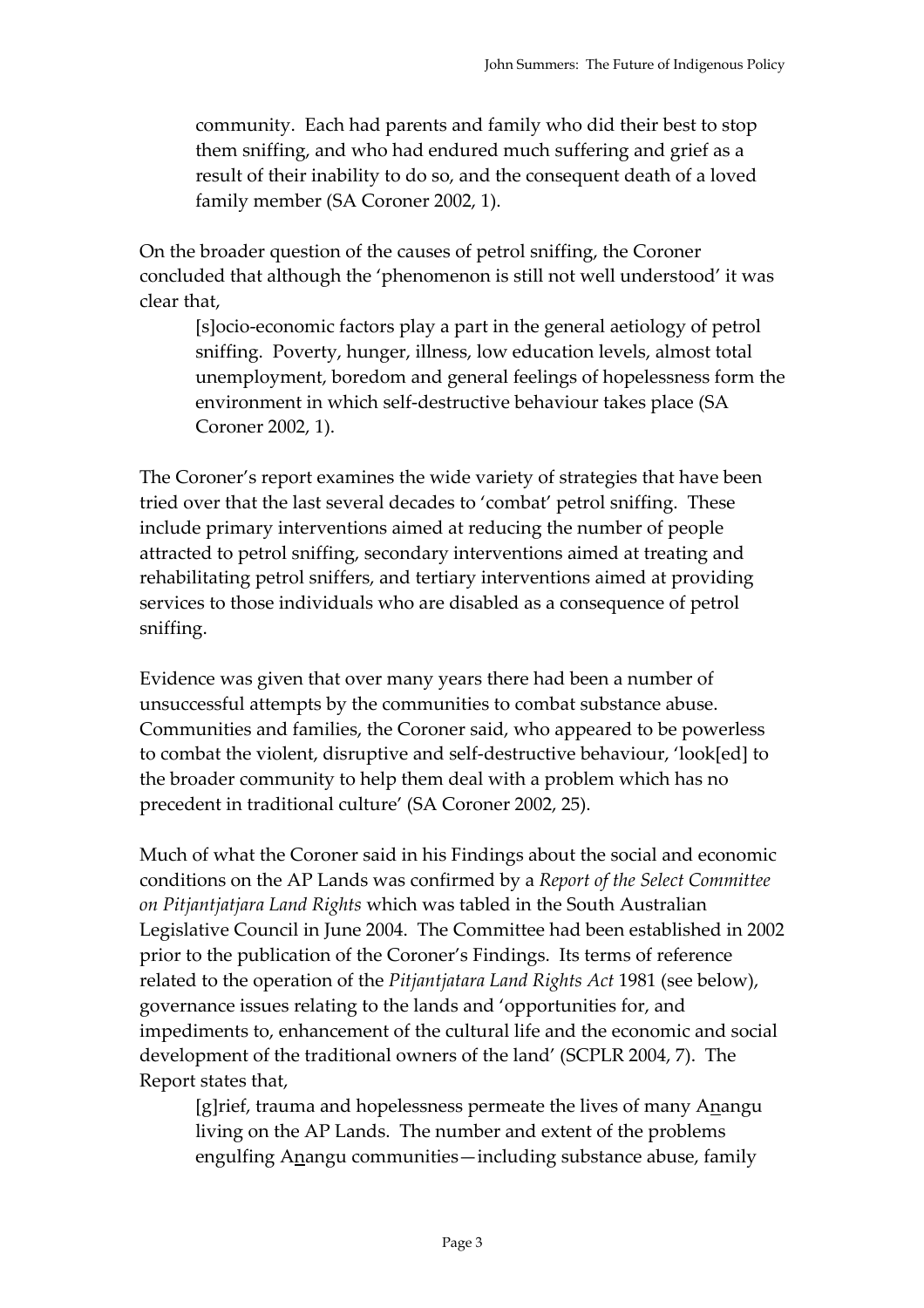violence, poor health, unemployment and poverty—are substantial (SCPLR 2004, 11).

To emphasise the point the Select Committee quoted Mick Dodson, who has had wide experience of Indigenous communities, giving evidence in 2003; 'I think that there are very few places which I have seen which are as desperate, despairing and sad as the Pit Lands' (2004, 29). Petrol sniffing, the Report says, has affected all families, made communities dysfunctional, and in the last twenty years has caused serious and permanent disabilities to many Anangu. (SCPLR 2004, 31). 'Acquired Brain Injury from petrol sniffing is the single biggest cause of disability on the AP Lands' (SCPLR 2004, 34).

The Committee reported that there is a high level of violence within families and that alcohol and substance abuse was a factor in many, but not all cases. The question of violence raised for the Committee a number of other questions including the adequacy of policing on the Lands and the problem of providing programs for the protection of women and children, or obtaining prosecutions for domestic violence in communities where there is a culture of violence and an acceptance of violence, and where the organisations are controlled by men (SCPLR 2004, 31).

The Committee identified a number of other interrelated problems including unemployment, an extremely high rate of dependency on social security benefits, and a high incidence of diabetes and heart and kidney disease. School attendance levels are poor and, despite some notable individual achievements, the overall educational attainment does not equip school leavers for most jobs in community organisations (SCPLR 2004, 31-6).

Although it is not central to this paper, it is important to note that before the Select Committee had reported, the South Australian Government had 'intervened' in the AP Lands. On 15 March 2004, faced with newspaper reports about events on the Lands—that there had been further deaths and attempted suicides, that money that had been allocated to 'combat' petrol sniffing had not been spent and that the Anangu Pitjantjatjara Executive had not held an election within the time stipulated by the *Pitjantjatjara Land Rights Act* and had exceeded its term in office—the South Australian Government announced that it would install an 'administrator' to the AP Lands. Making the announcement the Deputy Premier said '[s]elf-governance (sic) in the Anangu Pitjantjatjara Lands has failed and this Government…will not tolerate an executive being unable to administer civil order, community service, social justice and quality of life for their community' (*The Australian* 16 March 2004). Initially the announcement was interpreted to mean that the Government intended to 'take over' the running of everything on the AP Lands and that in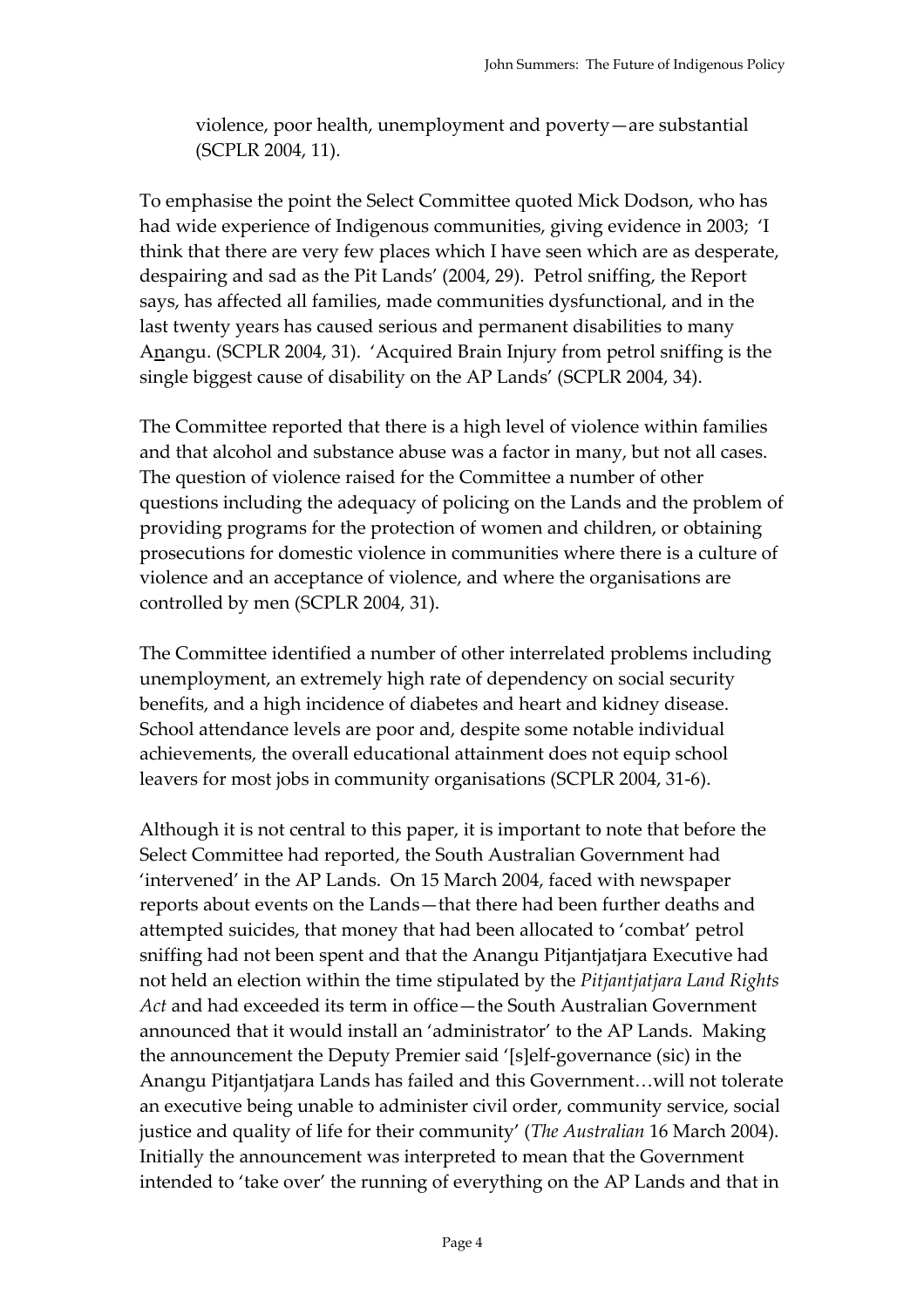some sense land rights would be revoked. Subsequent statements and speeches in the Parliament gave a different impression; the Government said that the 'coordinator' (rather than 'administrator') would

ensure that state government services and services funded by the state government are delivered…The priority of the coordinator …will be to urgently identify programs that can be fast-tracked for delivery. The government is confident that the coordinator of state government services can fulfil that role without the need for coercive powers' (*S A Parliamentary Debates, Legislative Council* 25 March 2004, 1575).

The government's decision received a mixed reaction. Some Indigenous groups welcomed it and others condemned it as a an attack on selfdetermination (*The Advertiser* 18, 20 & 27 March 2004; *The Australian* 26 March 2004).

The Government introduced legislation, the *Pitjantjatjara Land Rights (Executive Board) Amendment Bill*, which provided for the members of the Anangu Pitjantjatjara Executive to hold office until the next election and for the next election to be held within eight weeks of the assent to the Bill. The Bill also set down rules for the election of the Executive and the Chairperson covering matters such as electorates, nominations, eligibility to vote, the electoral system, the method of voting and requires that elections be conducted by the Electoral Commissioner. The Government also introduced legislation, the *Pitjantjatjara Land Rights (Regulated Substances) Amendment Bill*, which increased the penalties for trafficking in petrol and other regulated substances on the AP Lands. It also said that the number of police in the area would be increased (*The Australian* 16 March 2004).

The Opposition was critical of the Government for what it said was its failure to respond more quickly to the Coroner's Report, its failure to ensure that elections for the Anangu Pitjantjatjara Executive were held at the required time and for its '…refusal to accept responsibility for the delays in providing effective health, welfare, police and other services for people on the lands [and for its attempts] to transfer blame to the executive board of AP for the failure of the government to address issues on the AP lands' (*SA Parliamentary Debates, Legislative Council* 24 March 2004, 1203).

## **Some Background**

The Pitjantjatjara, and the their nearest neighbours, the Yunkunytjatjara to the east and the Ngaanyajarra to the west, occupy the 'cross-border' region in the north-west of South Australia, the south-west of the Northern Territory and adjacent areas in Western Australia. As European settlement first spread across the continent the peoples of this region remained isolated, and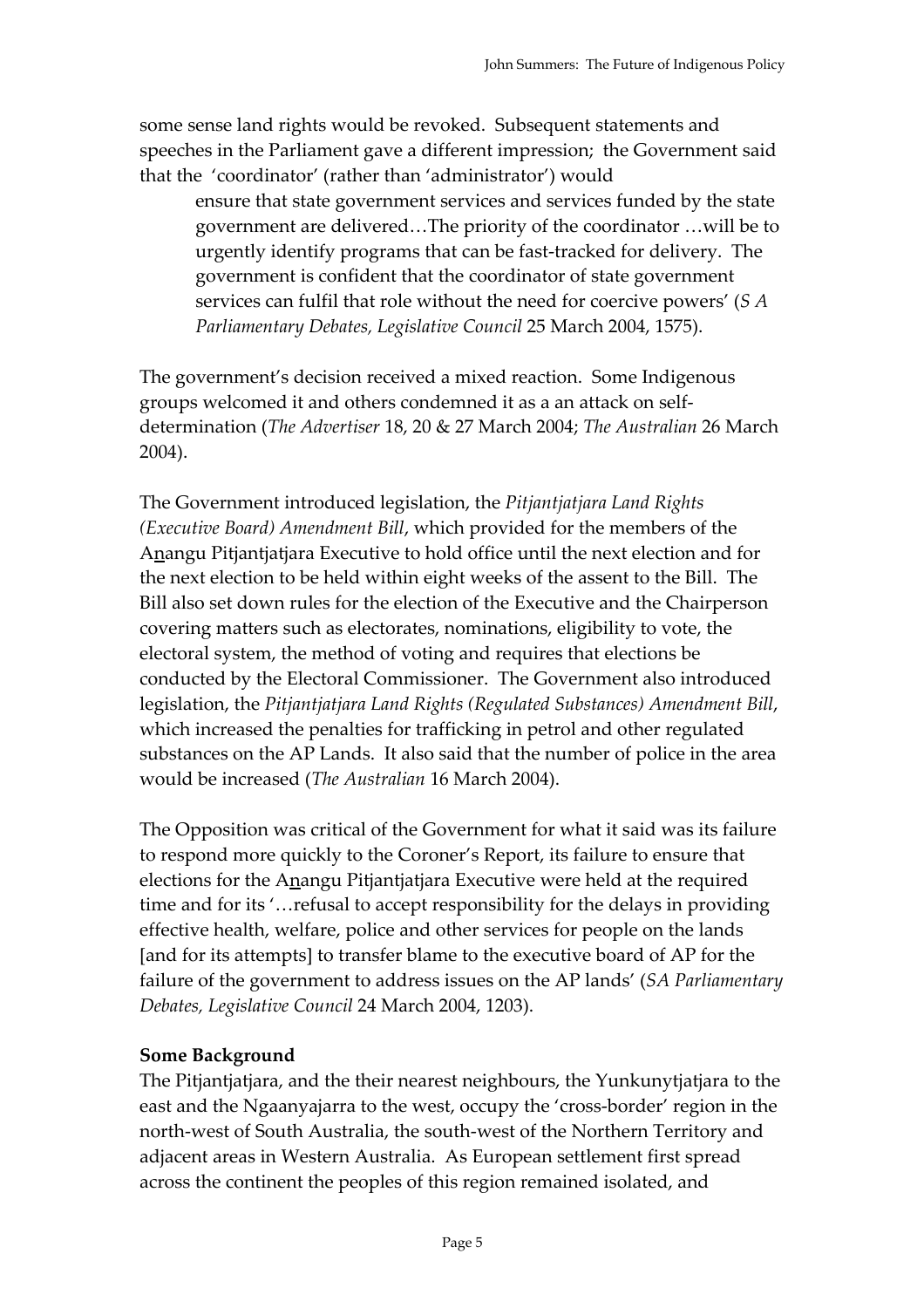unaffected by contact with Europeans, for much longer than most Indigenous groups. European explorers first entered this region in the 1870s looking for good pasture, stock routes and gold. A number of expeditions in the late nineteenth and early twentieth centuries failed to find any good pasture. Ernest Giles, one of the first European explorers in the area, found country that he described as the most beautiful that he had ever seen. He said of the location that he called Glen Ferdinand (later Ernabella and now Pukatja),

[i]n all my wanderings, over thousands of miles in Australia, I never

saw a more delightful and fanciful region than this…(Giles 1964a, 173). Other images, however, were given much more prominence. Elsewhere Giles referred to the endless spinifex and sand hills; 'that fearful desert' and 'that howling wilderness' (Giles 1964b, 44). Other explorers in the 1870s—W. C. Gross and John Forest—gave similar descriptions which did not encourage any attempt to settle the country (Threadgill 1922). Over the next fifty years the handful of Europeans who followed the early explorers failed to find attractive pasture or valuable minerals (Hilliard 1968, 55-75). Occasional expeditions and scientific excursions continued, and until the 1940s, or even later, it was still possible for Europeans to travel into this area and encounter Anangu almost untouched by the European culture which had already taken such a heavy toll on the Aborigines from the surrounding areas. Some of these expeditions have been well documented. An Adelaide University anthropological expedition went to the north-west in 1933. Michael Terry in 1930 and 1931 (Terry 1933), Walter Gill in 1931 (Gill 1970), Finlayson between 1931 and 1935 (Finlayson 1936) and C P Mountford in 1940 (Mountford 1967: Sheard 1964) also visited the region. All of these expeditions encountered people who were largely unaffected by the European occupation which had been taking place to their north, south and east. To the extent that they did not initially suffer the same fate as those groups whose land had appeared economically useful to Europeans, the Pitjantjatjara were the 'beneficiaries of their isolation' (Hope 1983, 140).

However, from a number of directions white occupation was beginning to intrude on the Anangu. The people to their east had been drawn to the overland telegraph which was completed in 1872 and the railway from Adelaide Alice Springs which was completed in 1927. In the Northern Territory, south-west of Alice Springs, there had been pastoral development in the late nineteenth century, and in 1877 a Lutheran Mission had been established at Hermannsburg in the Western MacDonnell Ranges close to the boundary of Anangu territory (Albrecht 2002, 1-6; Lohe 1977, 6-40). To the south the Southern Pitjantjatjara were being drawn to the Transcontinental Railway, which was completed in 1911, and particularly to Ooldea, where Daisy Bates set up her camp in 1924, and where, in 1933, the United Aborigines Mission established a mission and ration depot (Brady 1987). In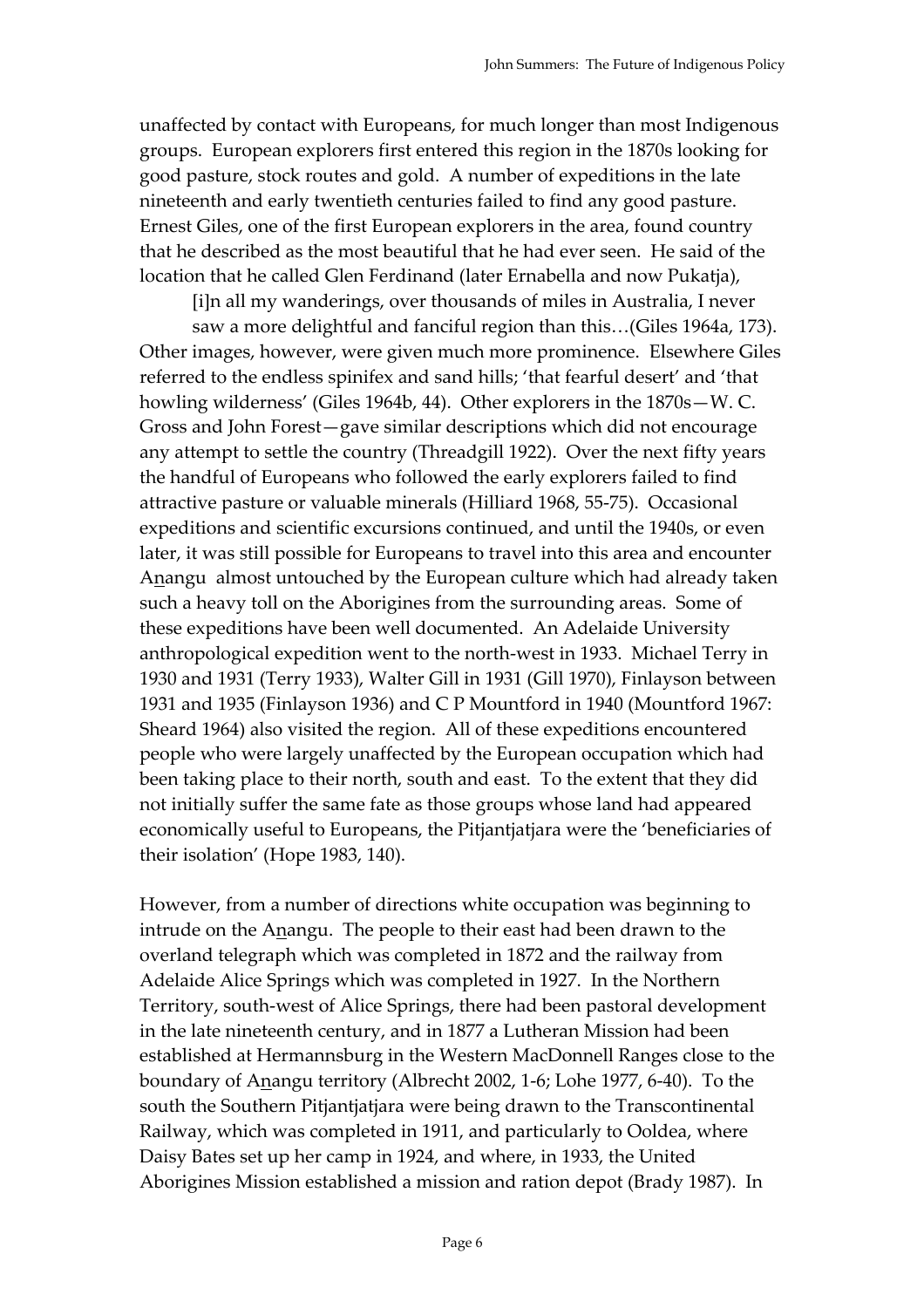Western Australia in 1933 the United Aborigines Mission established a mission station at Warburton (Biskup 1973, 124).

These events were happening at a time of considerable public interest in Indigenous people and of vigorous public campaigning about Indigenous policy. In 1920-21, following public pressure, three large Aboriginal Reserves were established in Anangu country on adjacent land in Western Australia, South Australia and the Northern Territory. In December 1920 the Western Australian Government gazetted 56,600 square kilometres as Aboriginal Reserve and in 1921 the Commonwealth Government created the Northern Territory section of the Reserve and the South Australian Government made 56,700 square kilometres in the north-west of the State an Aboriginal Reserve. (The South Australian Reserve was subsequently expanded in 1938 and 1949 by a total of over 4,400 square kilometres). The South Australian Government had been subject to a campaign of deputations and public meetings calling for the establishment of the reserve and the exclusion of Europeans (*The Register* 7 May, 11 June and 5 August; *The Advertiser* 11 June 1919). Throughout the 1920s and 30s the public interest in Indigenous affairs continued. In the late 1920s there were at least thirty different non-Indigenous organisations concerned with Aboriginal welfare in Australia (Powell 1982, 179). The activities of these humanitarian and church organisations were given impetus by revelations about living conditions in the north and reports of killings in the outback.

One aspect of the public concern related to protecting Aborigines whose way of life had not yet been affected by European occupation of their land. A number of activists and missionary organisations, as well as government officials argued for the creation of inviolable reserves in remote areas to protect 'primitive' or 'tribal' Aborigines from white intrusion (McGregor 1997, 249-60). Amongst South Australian government officials there were advocates of this position. In the early 1920s the South Australian Protector warned of the dangers facing the 'tribal' desert Aborigines and urged that Aboriginal hunting grounds be preserved and European influences excluded. In 1921 Sub-Inspector McCarthy reported '…that the full-blooded natives, if allowed to live their primitive manner of life, would be happy and contented'. In 1923 McCarthy said that unless suitable country was made available as a reserve for the exclusive use of Aborigines the fast disappearing race would become extinct. (Foxcroft 1941, 113) In 1924 the Inspector of the Far Northern Division said that '…further development of the pastoral areas, accompanied by an increase in the white population, would hasten their extinction' (Foxcroft 1941, 113). The 1929 Report of the Protector stated that Central Australia '…produces little food for man and beast—the advance of white settlement on these lands means the destruction of the Aborigines' already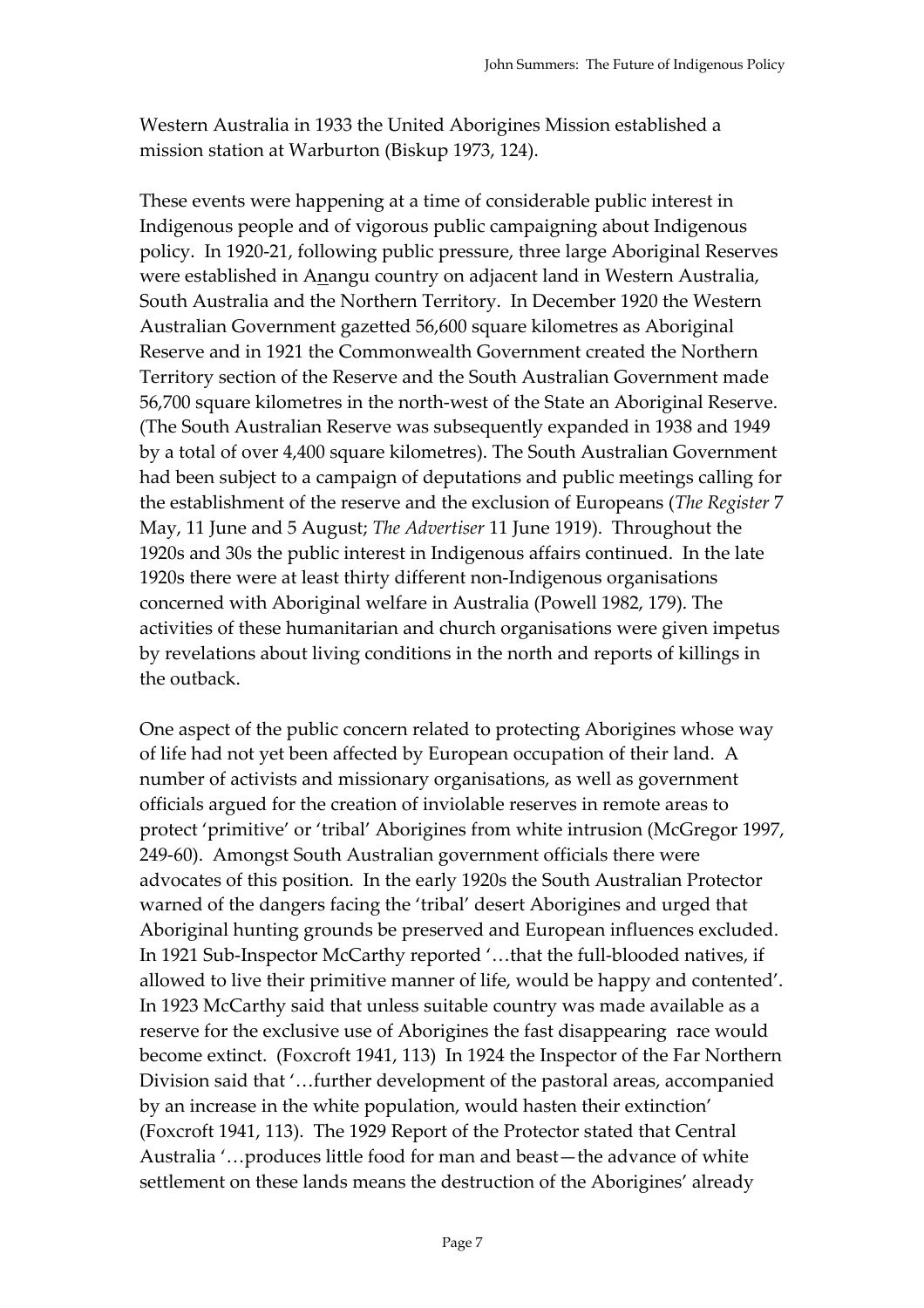scant food supplies and makes it urgently necessary that reserves should be proclaimed and that natives should be gradually taught to make good use of the sources' (Foxcroft 1941, 114). Four years later, after a visit to the Musgrave Ranges, the Chief Protector concluded that '…the longer they can be kept outside the influence of white civilisation the better for their moral and physical welfare' (Foxcroft 1941, 114). In 1936 the Chief Protector stated that in the north west '…the aboriginals of South Australia are making their last stand as a body of pure-blooded individuals not yet degraded by contact with civilisation they cannot assimilate or understand; and it will be to the advantage of the aboriginals and the State to keep them as such for as long as possible'. (Foxcroft 1941:114). The aim of such a policy was to buffer the contact of races '…in such a way that the clash will not only be gradual, but will in the first instance be with people who have the welfare of the natives at heart' (Foxcroft 1941, 114).

This argument was supported by many others. For example, following the Harvard-Adelaide Universities Anthropological Expedition 1938-1939 Norman Tindale wrote,

[i]solation of the desert Aborigines would favour their survival; the whole of the desert steppe should be set apart for them. The desert folk need only the intermittent care of an itinerant medical missioner; the formation of fixed settlements and rationing depots among them disrupts their economy. (Tindale 1941, 68).

An alternative concern of reform groups was for those Aborigines who had already come within the ambit of European settlers and whose lives were directly affected by discriminatory legislation. In the name of protecting Aborigines all the States, and the Commonwealth legislating for the Northern Territory, adopted restrictive and segregationist laws which denied Aborigines the most basic legal and political rights. During this period there were continuing campaigns by Indigenous and non-Indigenous organisations for reform in Aboriginal Affairs. Throughout the 1920s and 1930s, in response to increasingly restrictive legislation in the States and the Northern Territory, and worsening conditions on Aboriginal reserves, a number of Indigenous political organisations formed. The overwhelming concern was the removal of the legal discrimination based on 'race'. Specific concerns of these organisations included the forced removal of Aboriginal children from their families, the dispossession of Reserve land, the authoritarian management and poor conditions on Reserves, the exclusion of Aboriginal children from the normal education system and the denial of social welfare benefits to Aborigines (Attwood and Markus 1999, 59-169; Markus 1987, 47-54; McGregor 1997, 249-60; McGregor 1993). These arguments gave support to a shift in policy towards an assimilationist objective.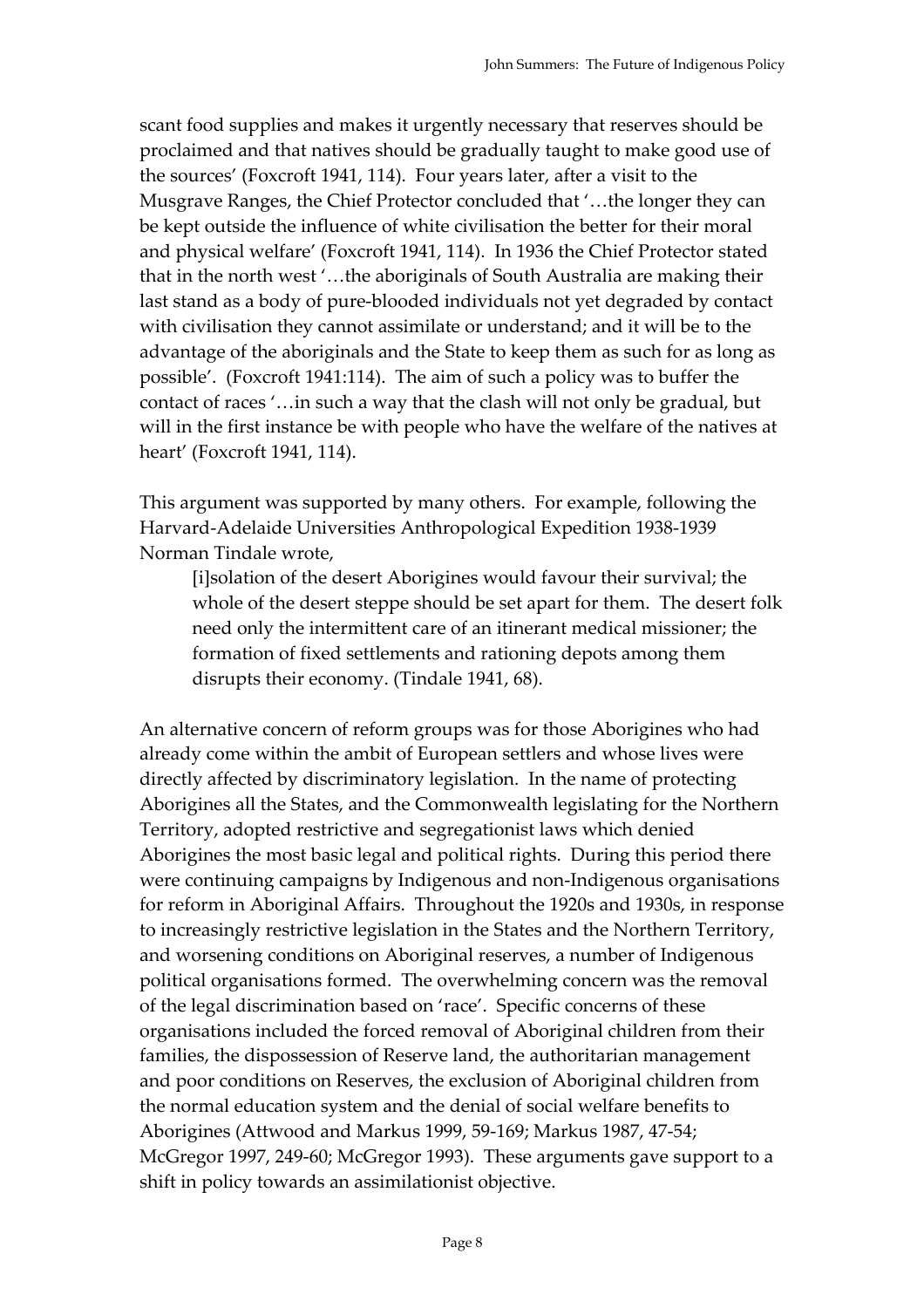A policy statement arising from the first Commonwealth-State Authorities Conference on Aboriginal Welfare in April 1937 could be seen to reflect the two policy directions:

This conference believes that the destiny of the natives of Aboriginal origin, but not of the full-blood, lies in their ultimate absorption by the people of the Commonwealth and it therefore recommends that all efforts be directed to that end (Commonwealth of Australia 1937, 21).

This Conference has been seen as a watershed in Aboriginal Affairs because it was a first step in the abandonment of the discriminatory, segregationist and protectionist policies that were being pursued throughout Australia. However, it is clear that many of the officials attending believed that 'absorption' meant the disappearance of part-Aborigines through intermarriage and assumed that 'full-bloods' would die out (Commonwealth of Australia 1937, 11).

The shift in stated objectives was taken further in February 1939 by the Minister for the Interior, John McEwen, in a Statement, 'The Northern Territory of Australia: Commonwealth Government's Policy with Respect to Aboriginals' (McEwen 1939). Like the 1937 policy statement, McEwen's 'New Deal' contained two divergent elements (but unlike it, not expressed in racial terms). For those 'detribalised Aborigines' living in 'unsatisfactory conditions' the objective would be to find them a place in European society. For those Aborigines 'still living in tribal state', however, the policy for the present, would be to leave them 'to their ancient tribal life protected by Ordinances from the intrusion of whites and maintaining the policy of preventing any exploitation of the resources of the reserve'( McEwen 1939, 5).

These two elements in the McEwen Statement reflected two quite different visions of the future of Aborigines. The competing schools of thought were represented by two anthropologists, both of whom had sought to influence government policy. In the Statement McEwen said that the Government had 'closely studied' the reports of Dr Donald Thomson who, after lengthy fieldwork in 1935-36 and 1936-37, had reported to the Commonwealth Government on conditions in Arnhem Land and recommended sweeping policy changes which were aimed at protecting 'tribal' Aboriginal society against the destructive effects of white intrusion (Thomson 1936; Parliament of the Commonwealth of Australia 1938; Commonwealth of Australia 1939; Stanner and Barwick 1979). Thomson was representative of a school of thought which saw segregation and the exclusion of non-Indigenous people from the country of 'tribal' Aborigines—at least until there were proven methods of successfully absorbing Aborigines into white society—as the only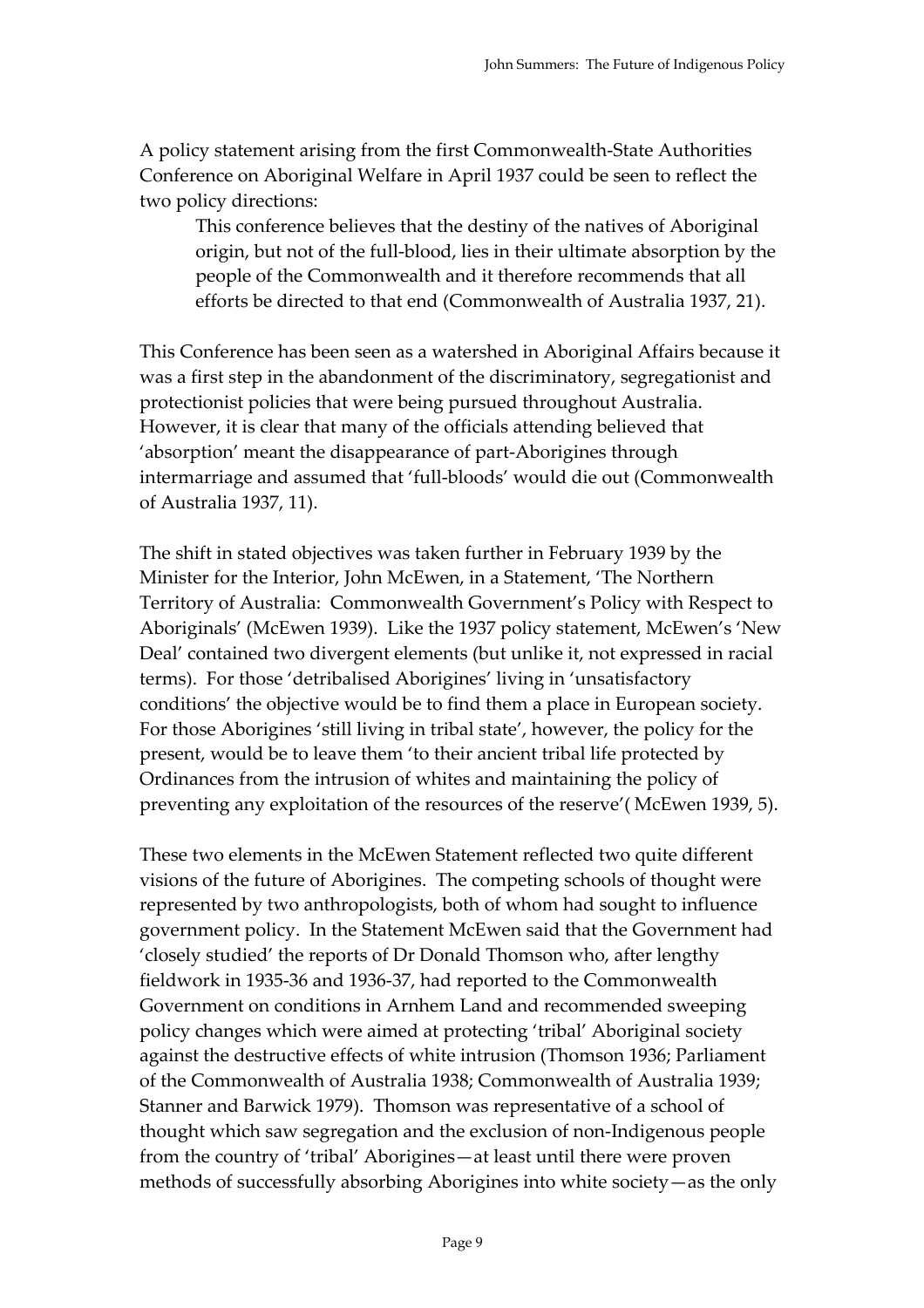way of saving Aborigines from degradation, and alienation from both cultures. He argued that,

the remnant of native tribes in [the Northern] Territory not yet disorganised or detribalized by prolonged contact with alien culture be absolutely segregated, and that it be the policy of the Government to preserve intact their social organization, their social and political institutions, and their culture in its entirety (Parliament of the Commonwealth of Australia 1938, 5).

On the other hand, McEwen had also been advised by A P Elkin, Professor of Anthropology at Sydney University, who was a strong advocate of assimilation and legal equality for Aborigines. Elkin argued that it was impossible to segregate Aborigines; they would inevitably be drawn to European goods and the only way to prevent the degradation and destruction of Aboriginal people, that had characterised previous contacts between the two cultures, was to provide the training and education that would direct the cultural change in a way that would enable Aborigines to deal successfully with European ways (Elkin 1944; Markus 1990; McGregor 1997, 240-1).

Despite that element in the policy relating to the protection of Aborigines 'living in a tribal state' the Statement was seen, by both Elkin and his critics, as a victory for the assimilationists. In the Statement McEwen had rejected what he said was a policy of merely reacting to problems. Instead, he said, the Commonwealth Government would work towards a final objective of Aboriginal people 'raising … their status so as to entitle them by right and by qualification to the ordinary rights of citizenship and enable them and help them to share … the opportunities that are available in their own native land.' (McEwen 1935, 5)

The assimilation initiatives proposed in the McEwen policy were delayed by the Second World War but in the post-war period a policy of assimilation for all Aborigines became deeply entrenched. In Government statements on Indigenous affairs 'assimilation for *all* Aborigines' (and indeed for all non-Anglo-Celtic people) became hard doctrine. The acceptance of a policy of assimilation did not, however, lead to any immediate changes in the legal status of Indigenous people or of the practices of the Aboriginal affairs bureaucracies. The discriminatory laws were only very gradually repealed and Aborigines living on reserves remained administered people. On reserves and missions the power relationships between staff and residents remained unchanged until at least the 1960s.

One measure which was adopted by the Commonwealth Government in the name of assimilation related to reserves. In 1952 a Northern Territory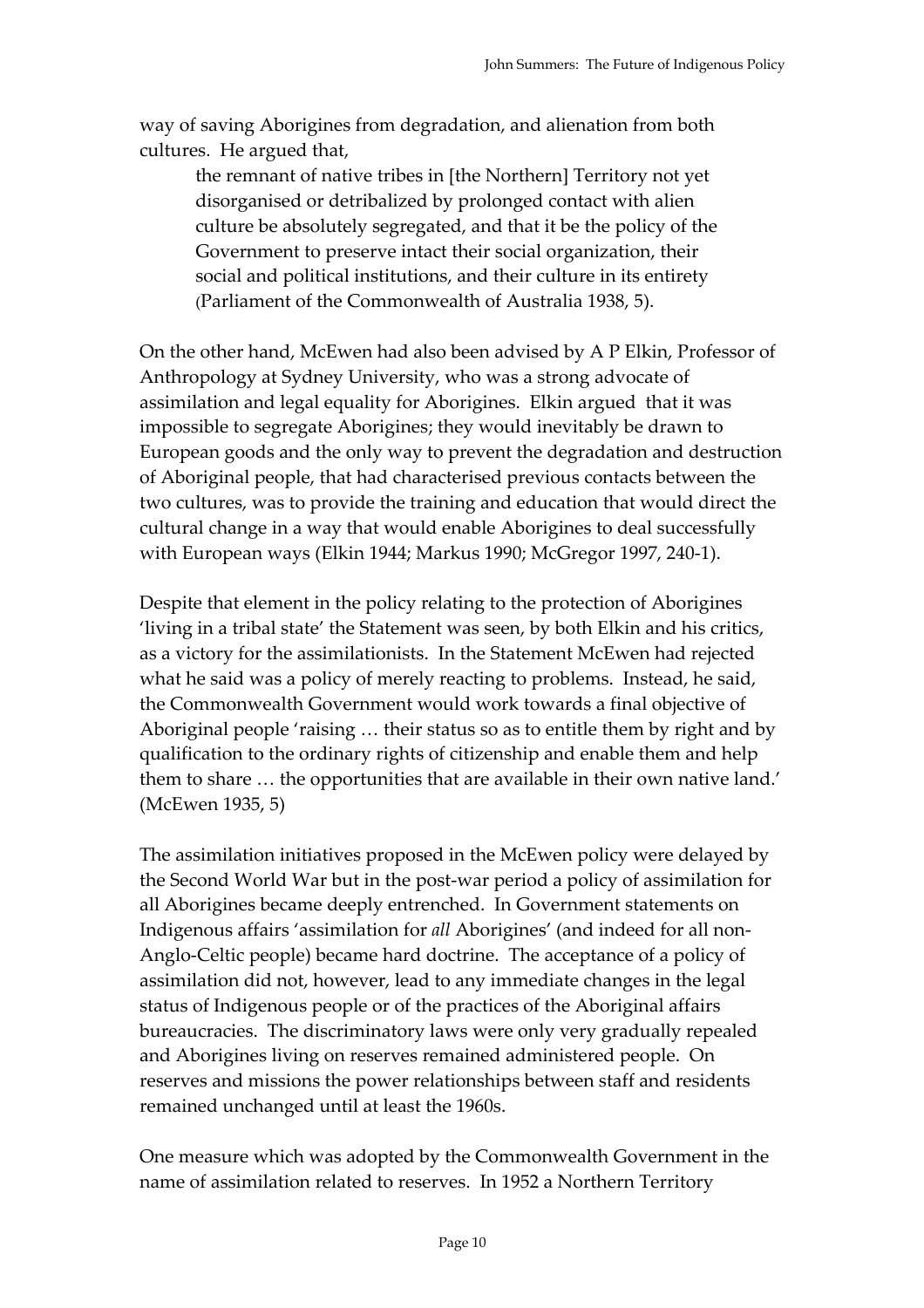Ordinance to give the Administrator of the Northern Territory the power to allow prospecting and mining rights on Aboriginal Reserves and to recommend the resumption or revocation of land from Aboriginal Reserves was enacted. The measure was justified in terms of a doctrine which saw the ultimate future of Indigenous people as being part of European society. The Minister for the Territories, Paul Hasluck said:

[a] policy of assimilation and the measures taken for the education and care of natives mean that less dependence is placed on reserves as an instrument of policy than was placed on them in the days when it was considered that the interests of the natives could only be served by keeping them away from white settlement….

[R]eserve land which is not being used by the natives should not be closed forever to exploration of development. [The Government] also recognises that to-day the large reserve is a less essential means of protecting the welfare of the natives than it was a generation ago (Commonwealth Parliamentary Debates 6 August 1952, 46-7).

With provisions such as these in place in the Northern Territory, and a strict and uncompromising policy of assimilation being declared by all governments, it might have been expected that the various parts of the Central Reserves would have been opened up and steps taken to shift the Anangu off the Reserves and into the general community. However, the Central Reserves remained intact and throughout the 1950s and 1960s the Anangu continued to be relatively insulated from incursions by Europeans. The assimilationist vision for the future of Indigenous people had little effect on the Anangu. This is partly explained by the fact that, despite the rhetoric about assimilation, governments were only prepared to devote very limited resources to the objective, and partly by the fact that the reserve contained little that was seen by Europeans as an economic resource. However, the efforts of some exceptional individuals, and Ernabella mission, also played a role.

In 1937, at the instigation of Dr Charles Duguid, the Presbyterian Board of Missions purchased the Ernabella Station on the eastern border of the South Australian section of the Reserves to establish a mission. Duguid had visited Alice Springs and surrounding areas where he found the condition of Indigenous people 'absolutely depressing'. He travelled to the Musgrave Ranges in the far north-west of South Australia and concluded that the Pitjantjatjara would shortly face the same fate as other Indigenous groups. He argued that the only way to avoid the degradation and exploitation of the Indigenous people, which appeared to have been universally the result of contact with Europeans, was to prevent the intrusion of European commercial interests while the Pitjantjatjara were offered the education and training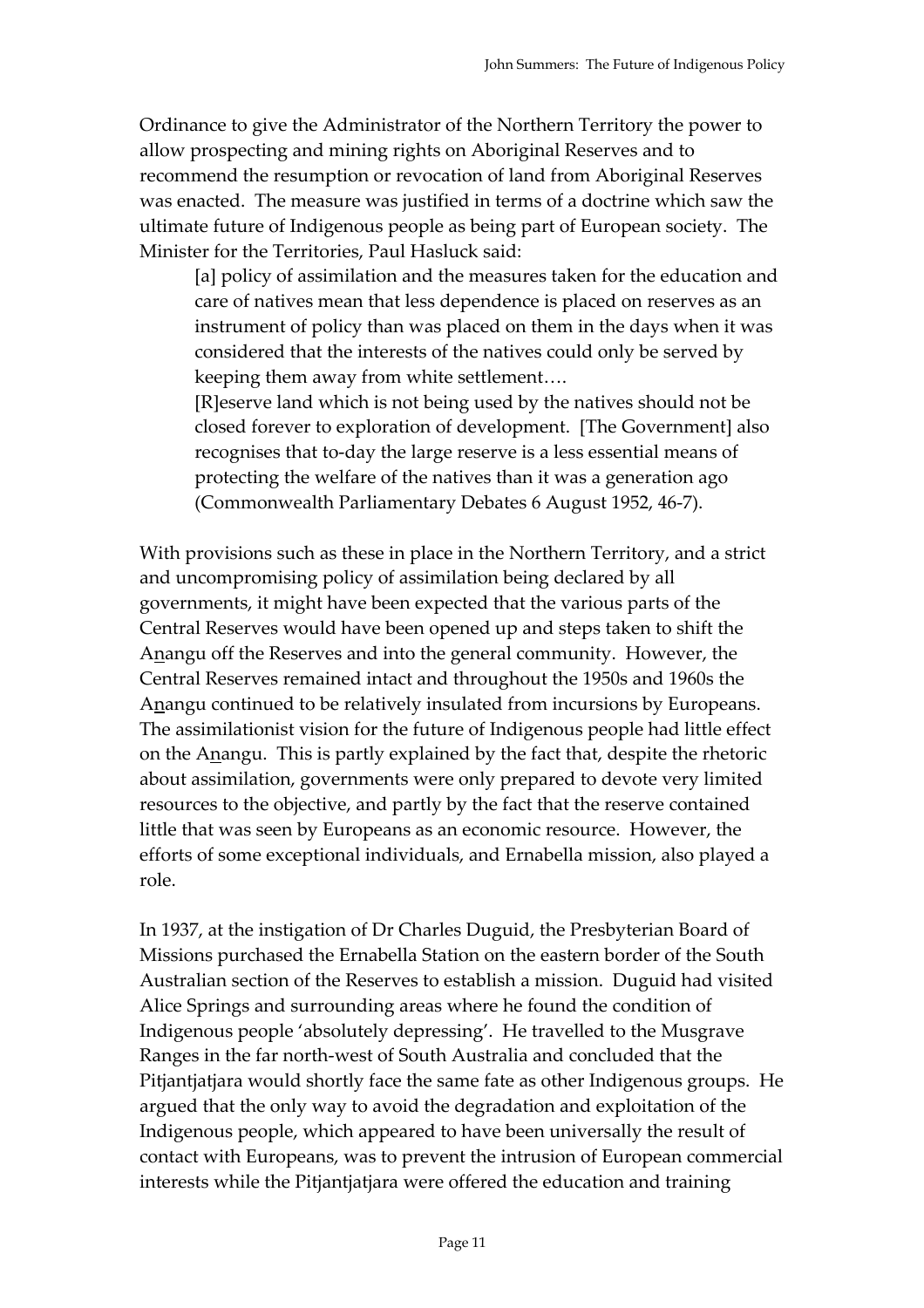which would equip them to deal effectively with European society. Duguid became a tireless advocate, lobbying both government and the Presbyterian Church, for the establishment of a mission to act as a buffer between the Aborigines and the encroaching white society (Duguid 1972, 95-125). In a submission to the General Assembly of the Presbyterian Church of Australia in 1936 Duguid argued that a mission station in the vicinity of the Musgrave Ranges was '[t]he only hope for the natives [in] the far north-west of South Australia' (Hilliard 1968, 94).

The mission that he proposed would place great stress on the preservation of Aboriginal culture.

There was to be no compulsion nor imposition of our way of life on the Aborigines, nor deliberate interference with tribal custom….[O]nly people trained in some particular skill should be on the mission staff…and they must learn the tribal language (Duguid 1972, 115).

The Mission provided a school, medical care, and some employment. Schooling was in the Pitjantjatjara language with the aim of achieving literacy in Pitjantjatjara in the first instance and teaching English as a second language. The Pitjantjatjara people living at Ernabella were urged to go on regular 'holidays' back to their traditional country on the Reserve. Any idea of separating children from their parents for the purpose of education was explicitly rejected and it was accepted that schooling may be 'disjointed by frequent wanderings in the bush' (Hilliard 1968, 225).

An early superintendent, J R B Love, and others, noted that despite the philosophy of the mission the Pitjantjatjara people were drawn to European goods, and that much as they may have wished to stay in touch with their traditional area, European goods were a powerful attraction (Edwards 1988).

Ernabella gradually developed into a small township. In 1957, with a population of approximately 400 at Ernabella, the Presbyterian Board of Missions made a proposal to the Aboriginal Affairs Board to establish a series of 'outstations' across the Reserve 'to enable people to return to their traditional areas and provide the employment and services they had moved east to obtain' (Edwards 1988, 7). The proposal was rejected but in 1961 the South Australian Government established a settlement at Amata (then called Musgrave Park) within the Reserve at the western end of the Musgrave Ranges, about 90 miles west of Ernabella. (APB 1960, 6; APB 1961, 12). In that year the Presbyterian Board of Missions did establish one outstation, which in time also became a large settlement, at Fregon (now Kaltjiti), 70 kilometres south of Ernabella.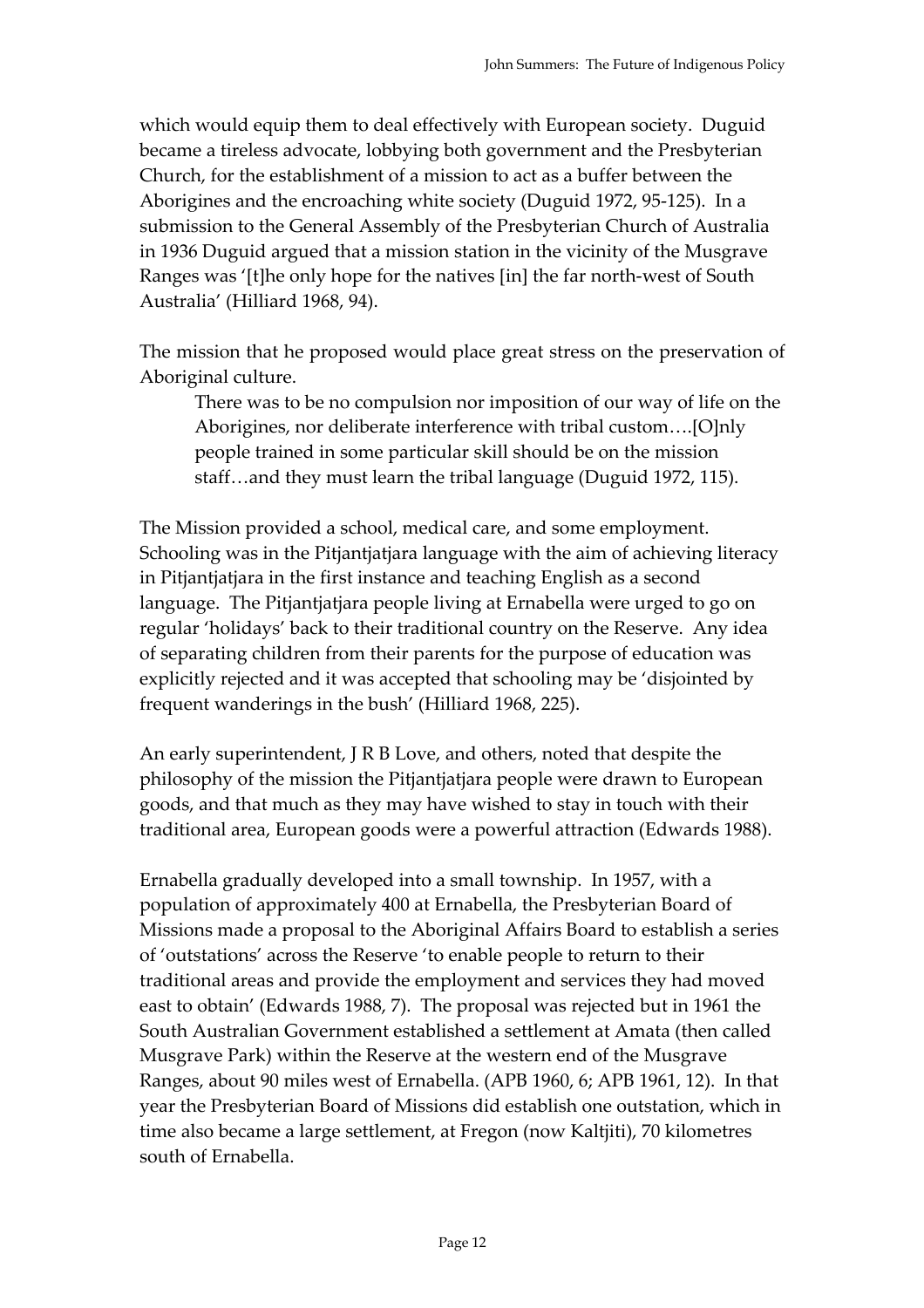## **Policy Ambiguity**

These developments happened at a time when the South Australian Government, or at least the Aboriginal Protection Board, was raising questions about the policy of assimilation which was being espoused in the official statements of all Australian governments. The 1961 Conference of Commonwealth and State Ministers of Aboriginal Affairs endorsed a rigid assimilation policy. It stated that,

[t]he policy of assimilation means in the view of all Australian governments that all Aborigines and part Aborigines are expected eventually to attain the same manner of living as other Australians and to live as members of a single Australian community enjoying the same rights and privileges, accepting the same responsibilities, obeying the same customs and influenced by the same beliefs, hopes and loyalties as other Australians (DAA 1961, 3).

At the same time the South Australian Aborigines Protection Board had began to express reservations about the idea that the goal of assimilation could be achieved quickly, or against the wishes of Aboriginal people. Although the ultimate goal should be assimilation, the Board said,

…a great number of our aborigines simply have no desire to be assimilated but, understandably, would rather have a life of their own choice. Forced assimilation is simply not practicable nor possible and

can only end in tragedy to the aborigine concerned. (APB 1960, 3). The next year the Board said that, its goal was 'social, economic and political advancement' but again warned that, '[i]t is not possible for assimilation to be forced or unduly hastened…' (APB 1961, 3).

It was in the context of this ambiguity, about what was seen to be the future for 'tribal Aborigines', that the South Australian Government made its first intervention on its section of the Central Reserves. This ambiguity has continued to be a feature of Indigenous policy relating to this remote area.

Despite the ambiguity in its policy statements the Board's rationale for the establishment of a settlement at Amata was the provision of training for employment in the European economy. Amata was established as a 'cattle project' which the Board said provided training of Aboriginal people for the cattle industry. Other tasks—fencing and road and dam building—provided useful work (APB 1960, 3; APB 1961, 3; AAB 1963, 11).

The population at Amata grew quickly with some people coming from Ernabella and further east, and some, attracted by the services—a reliable water supply, a store, social services (the Age Pension and Child Endowment), wages and a clinic—from other parts of the Reserve further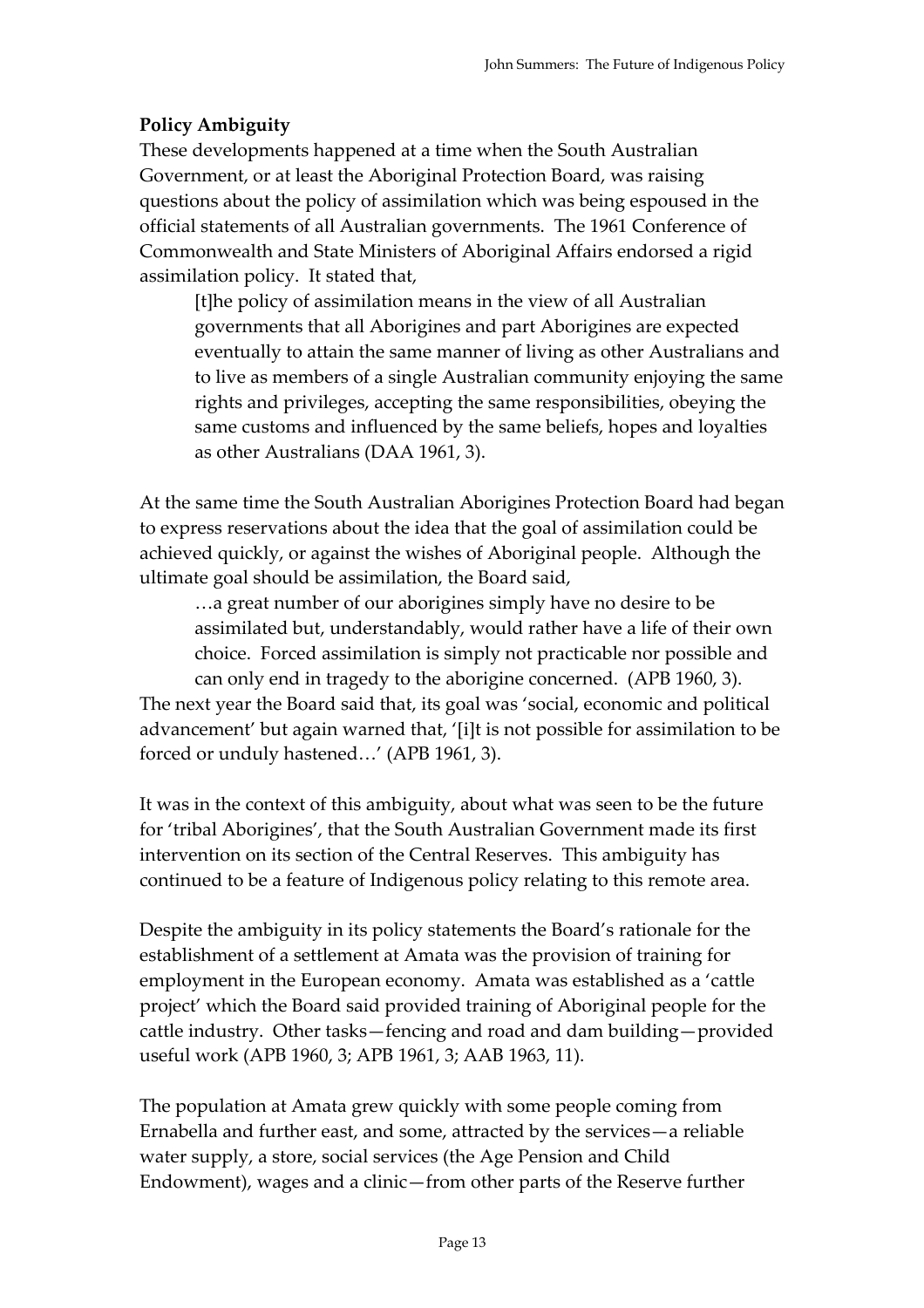west. Within several years the population at Amata had reached 300 or more. Despite the growing tensions and the pressure on services, and the pronouncements of the Board, the Department of Aboriginal Affairs decided against the establishment of any outstations (as had been planned by Ernabella) or indeed the provision of any services to Anangu who wished to live further west, away from the settlement, in their traditional country.

Throughout the 1960s the Aboriginal Affairs Board continued to question the goal of assimilation. In 1964 it noted that there might be 'disquiet' at the idea that '…Aborigines might lose their cultural identity as a people…' (AAB 1964, 8). The Board said that it interpreted assimilation with a 'strong bias towards integration' which it said recognised '…the right of a person to decide his own fate…' (AAB 1965, 6). This shift in stated policy was taken one step further with the election of the Labor Government in South Australia in 1965 and the appointment of Don Dunstan, who made a more explicit rejection of the assimilation policy, as Minister of Aboriginal Affairs. He said that Aborigines, if they wished, should be able to choose to live on reserves and to maintain their tribal customs and beliefs (Brodie 1971, 48).

Notwithstanding all these qualifications, and the ambiguity of the policy, the rationale for the settlement at Amata continued to be in assimilationist terms. The first Superintendent at Amata was in no doubt about the purpose of the institution. He was critical of Ernabella for allowing certain traditional customs to continue. He wrote that there was a need for the Pitjantjatjara to adopt 'civilized' ways , and that their '…tribal customs must be broken at some point if [they] are to be assimilated…' (Musgrave Park Day Book, 4 & 8 August and 3 October 1961).

A feature of the government's programs at Amata is how limited they were. Education was said to be an urgent priority but a school was not opened until 1968—seven years after the settlement was established (AAB 1968, 15). Within a year of the school eventually opening the Board observed that attendance figures had begun to fluctuate due to '…tribal ceremonial activity…' and the irregular attendance '…if not overcome, could seriously interfere with the educational progress of the children' (AAB 1969, 29).

From the outset Amata was no different from most other Aboriginal institutions of the time, with the characteristics of a 'total institution' described by Goffman; an authoritarian structure with the white staff exercising authority over the Aboriginal residents (Goffman 1968, 11. See also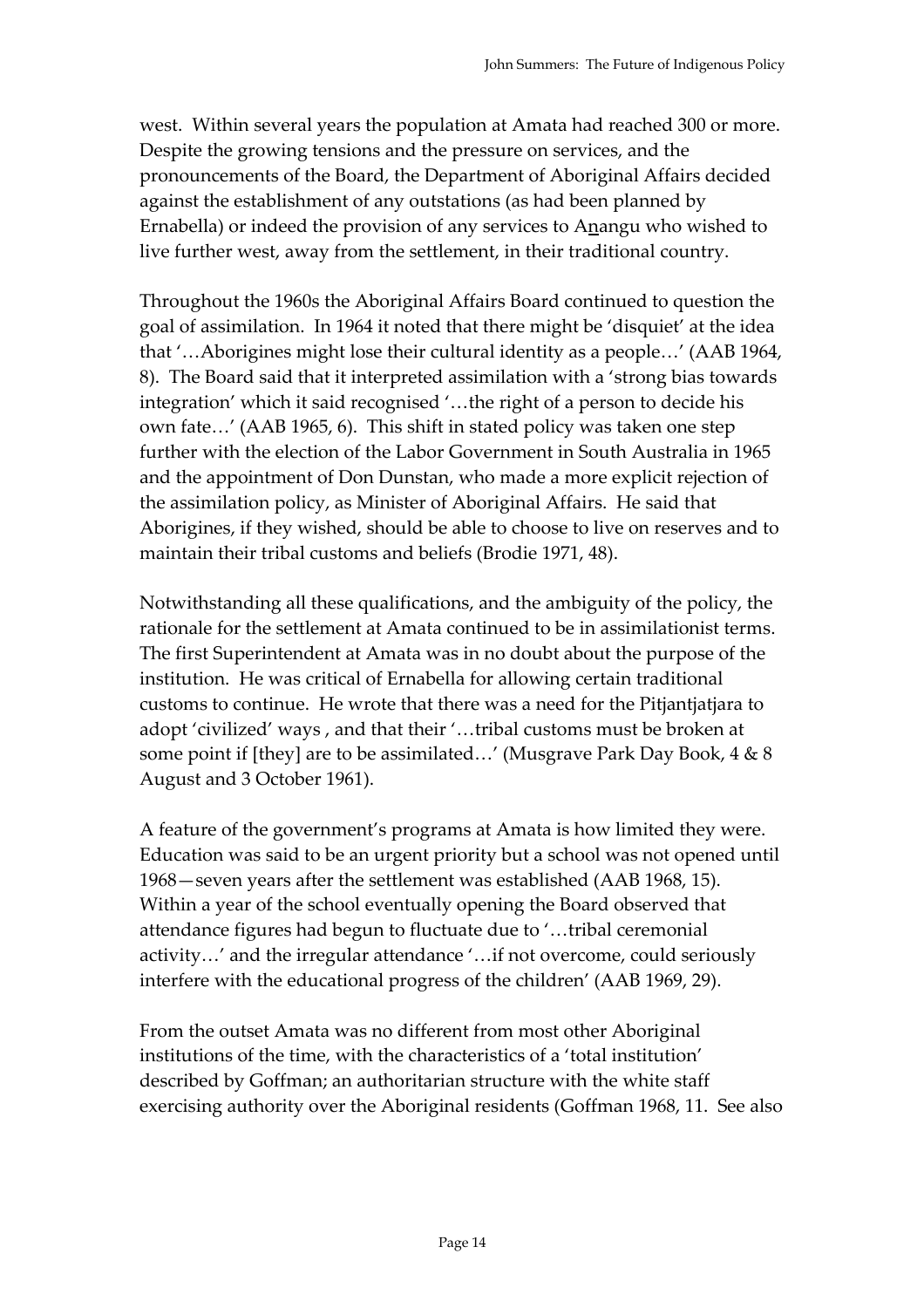Long 1970, 1-7  $&$  176-88; Stevens 1970)<sup>2</sup>. Although the Anangu were not compelled to stay, their growing reliance on European goods had resulted in dependence and loss of autonomy. The rhetoric of the administration was that of 'progress', 'training' and 'advancement' for the Pitjantjatjara people but the reality was that most, if not all, activity on the settlement related simply to keeping the institution running.

David Hope, a Superintendent at Amata in the late 1960s and early 1970s, described the problem of the lack of a credible purpose and the effect on staff.

The frustrations experienced by staff centred largely on questions of purpose. The goal of assimilation was too remote to be believable and the day to day pragmatism of settlement life seemed pointless. Departmentally, there was an absence of vision encapsulating any credible purpose. Thus a radically inclined superintendent pointed out that it was farcical to regard the Reserve as a training establishment and asked the Department to review its approach to cattle on the Reserve and begin with the question "What end are they supposed to be serving?" It was this central question of ends which an administration persistently declined to answer for the good reason that Reserve settlements were enterprises which, though couched in the rhetoric of beneficence, inevitably promoted a destructive conflict of interest (Hope 1983, 218).

To the extent that the purpose of the settlement was to provide training for future employment in the broader economy, a continuing concern of administrators was the lack of employment either on the Reserve or anywhere in central Australia. A Report on the future policy on the Reserve, written in 1968 by a former Superintendent of Amata, argued that the 'basic problems' were that there had been a 'rapid increase in the population' and a 'lack of employment in an area of little potential for absorbing a large unskilled workforce'. The Report stated that the

establishment [on the Reserve] of settlements with western facilities has altered the Aboriginal pattern of life from a proud, independent, nomadic, self-employed (food gathering) people to a pauperised, communal…society…dependent on handouts (social security benefits) and unrealistic employment which in the main bears little relation to the surrounding employment possibilities (South Australian Archives GRS 6624/1/P, DAA 520/68).

 $\overline{a}$ 

It could be argued that, in terms of relations between the staff and the Indigenous residents, there were times when Amata was much worse than many other Indigenous institutions. For an account of life at Amata (then called Musgrave Park) in 1967 see Summers (1999, 194-224).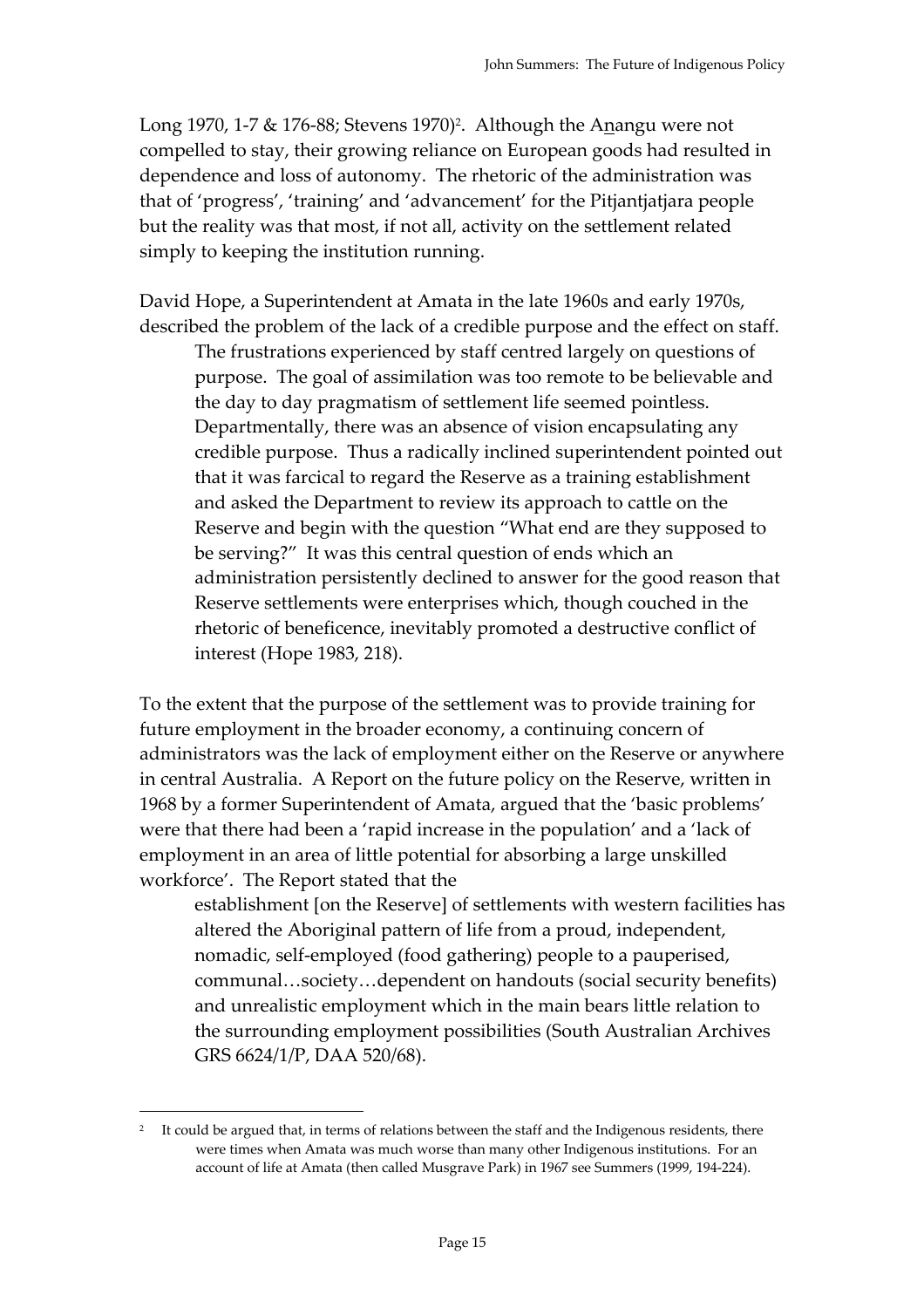## **Turning Points in early 1970s**

At the end of the 1960s the Anangu were a dependent and administered people whose lives were largely controlled by the State Department of Aboriginal Affairs. David Hope has described how, during the 1970s, they were transformed into independent political actors with the capacity to operate in the wider political structures in Australia. '[T]he relationship between Government and Pitjantjatjara changed from that of guardian and welfare recipient, to Government and pressure group…'(Hope 1983, 346). Hope attributes this transformation to a number of developments including a growing sense of identity among the Anangu and 'empowerment' through access to government resources. Crucial to these changes were developments at the Commonwealth level.

The election of the Whitlam Labor Government in December 1972 is usually seen as a critical turning point in Indigenous affairs. The Commonwealth Government had obtained constitutional power to make laws for Aborigines living in the States in 1967. Between 1967 and 1972, however, the Coalition Governments used the power only to make some direct grants to Aboriginal organisations but otherwise changed little. The Governments of Holt, Gorton and McMahon left the administration of Indigenous affairs with the States, and until 1972 stuck to the policy of 'assimilation for all Aborigines' (See Summers 2000, 61-8).

The Whitlam Labor Government came to office at the end of 1972, promising to make a number of changes in Indigenous affairs: to commit more resources, to initiate land rights in the Northern Territory and to replace the objective of assimilation with a policy of 'self-determination'. The new policy, Whitlam said, would 'restore to the Aboriginal people their lost power of selfdetermination in economic, social and political affairs' (Whitlam 1973, 697).

For the Anangu the changes at the Commonwealth level had an immediate impact. First the newly created Commonwealth Department of Aboriginal Affairs actively sought to by-pass the State welfare bureaucracies and pay grants directly to Indigenous organisations and communities. Second, in order to make the payments to a legal entity the Commonwealth facilitated the incorporation of those communities and organisations (Hope 1983, 242 & 313).

These developments gave impetus to a movement which was already underway among the Anangu. Since the establishment of Amata there had been groups who had wished to leave the settlement and live at other locations across the Reserve, but who were tied to the settlement by their acquired reliance on European stores and medical services which the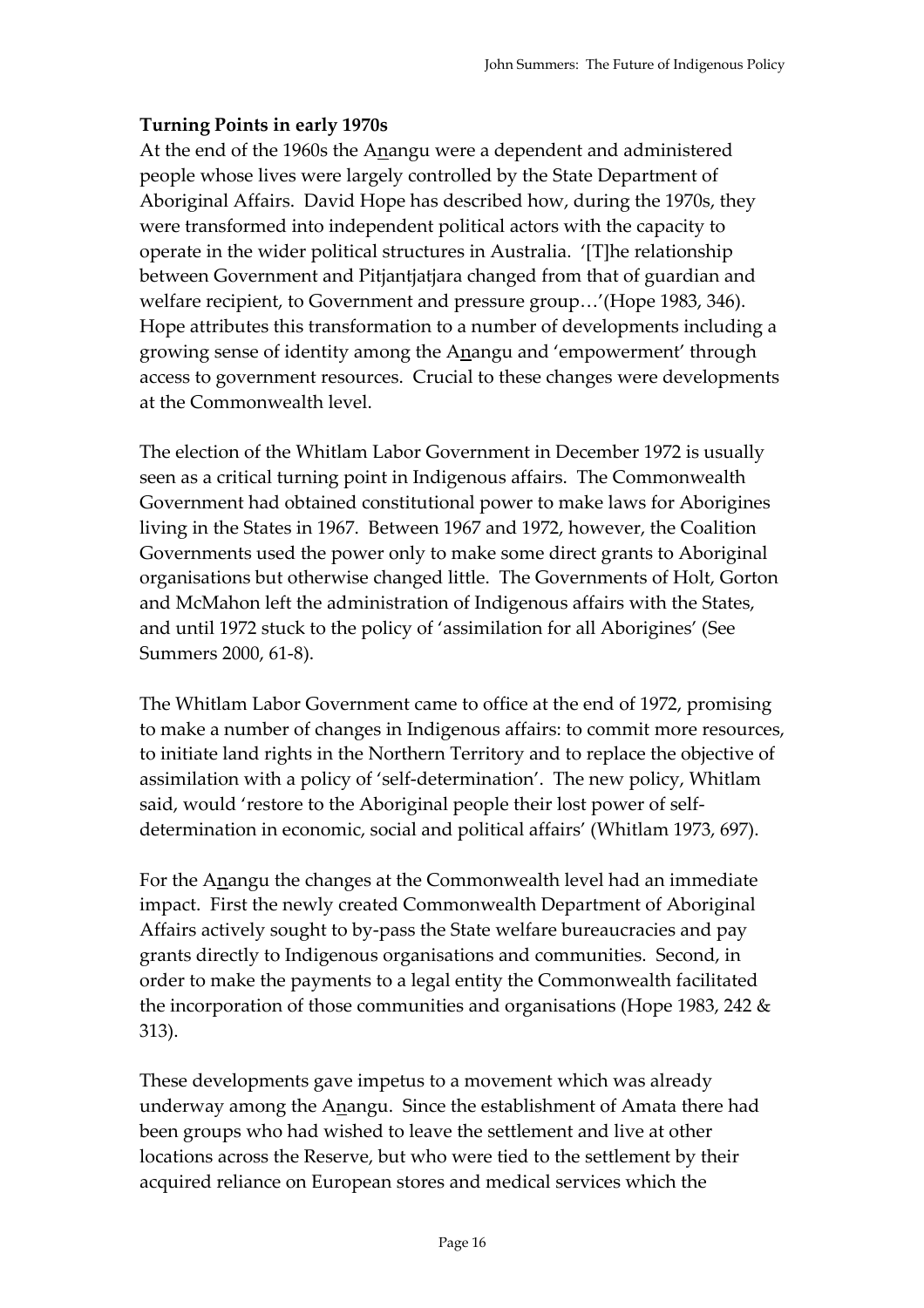administrators refused to make available except at the settlement. In the early 1970s, however, access to Commonwealth resources greatly aided attempts by groups of Anangu from Amata and elsewhere (and other Indigenous groups on remote settlements across northern Australia) to establish outstations or homeland communities (Edwards 1988; Hope 1983, 396-404. See also HRSCAF 1987 and Coombs 1973). Throughout the 1970s a number of homeland communities were established. Some were very small and temporary but others grew into the permanent communities, which exist today on the AP Lands, with their own community advisers, stores and clinics.

David Hope observed that '[b]y 1974 in the Pitjantjatjara Lands there was a tangle of groups, some incorporated others not, with housing societies, communities, community councils and sporting bodies, each claiming primacy of purpose—and all competing for funds' (Hope 1983, 368).

Also in the 1970s welfare benefits paid by the Commonwealth government payments which were independent of the State welfare bureaucracy—became a significant source of income for Indigenous people on remote reserves. Until 1959 Aborigines were largely excluded from the social security benefits. In that year the *Social Security Act* was amended to remove all reference to Aborigines except for a provision which required that in the case of 'nomadic' and 'primitive' Aborigines the payment would be made to missions or State institutions. Aborigines living on settlements or missions relied on hunting and gathering, selling dog scalps, rations and the small amounts paid in wages to workers. In 1966 the Act was amended to remove any reference to Aborigines but those living on settlements or missions could not receive unemployment benefits because they could not meet the requirements of the 'work test'. In 1976 the Department of Social Security abandoned the requirement that people move off the reserve to be eligible for benefits and all social security benefits became available to people living in remote communities. In the case of unemployment benefits Communities on the AP Lands receive the benefit through the Community Development Employment Projects (CDEP) Scheme under which the Community receives the funds which are then paid to workers to carry out community development tasks.

In 1976 the Pitjantjatjara Council was formed by Anangu from across all three jurisdictions—South Australia, Western Australia, and the Northern Territory.3 Although its formation was in part prompted by the need for an

 $\overline{a}$ 

<sup>3</sup> Membership of the Pitjantjatjara Council extended to a number groups other than Pitjantjatjara— Yankunytjatjara, Ngaatjatjarra, Ngaanyatjarra—who did not regard themselves as Pitjantjatjara. The name Pitjantjatjara was accepted, however, because a fully inclusive name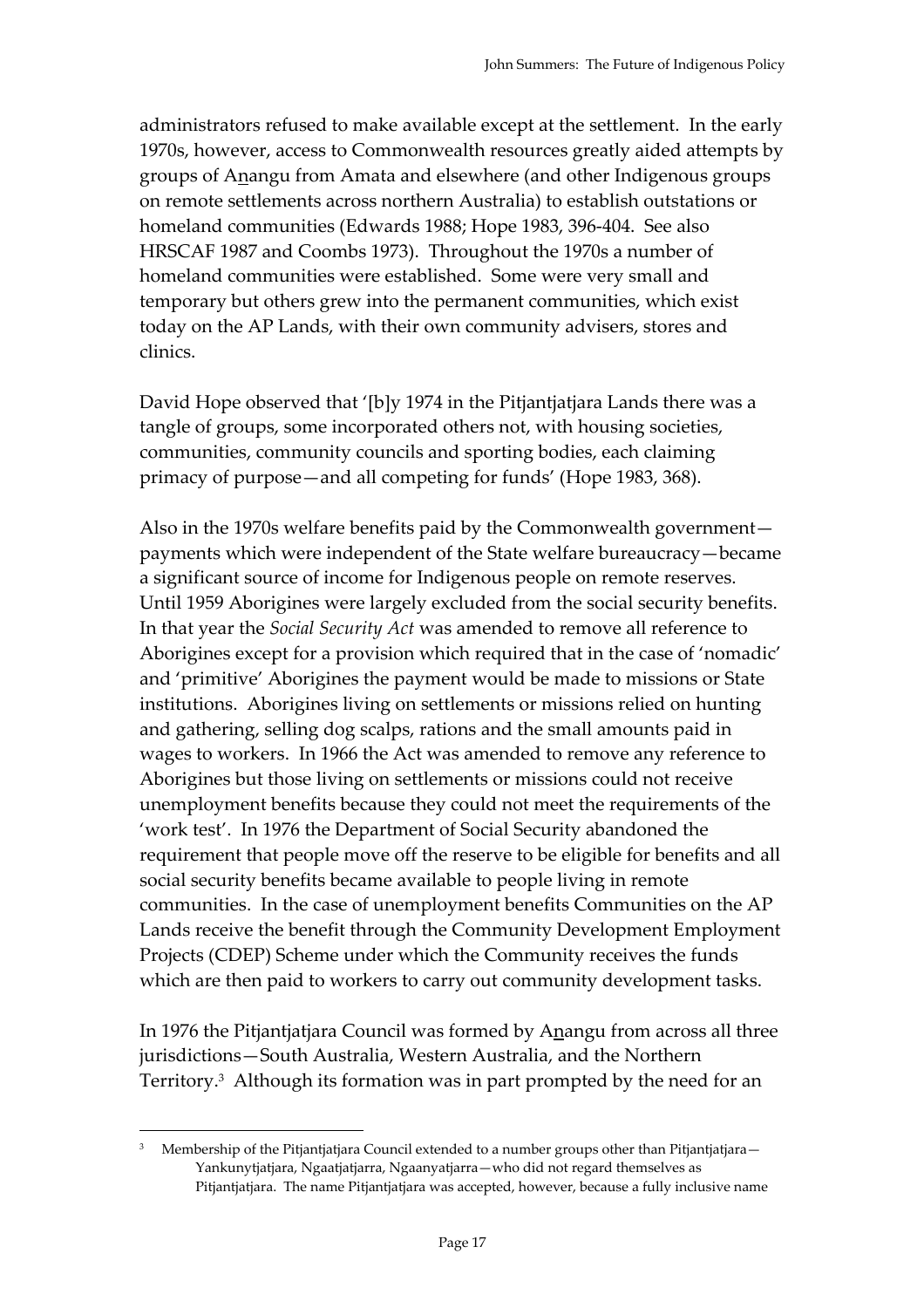organisation to take the initiative in the provision of services to the increasingly widespread communities, it became the principal representative body in negotiations with governments on behalf of Anangu (Hope 1983, 368) The Council was successful in obtaining government grants for its own administration and to provide health and other services.

The Pitjantjatjara Council played a central role in negotiations over land rights. In 1976 Anangu in the Northern Territory obtained land rights with the passage of the *Aboriginal Land Rights (NT) Act* (Howie 1981, 28-31). In South Australia it was suggested that the land rights for the Pitjantjatjara people be granted by transferring the Reserve land to an existing body—the Aboriginal Lands Trust—to be held in trust on behalf of the occupiers. Anangu emphatically resisted the move, arguing that it was their land and that they should hold the title to it. After several representations to the South Australian Government the Premier, Don Dunstan, was persuaded and legislation was drafted with the purpose of granting title to the land to the Pitjantjatjara people. The legislation was before the Parliament at the time the Labor Government lost office in 1979. When the incoming Tonkin Liberal Government indicated that it intended to amend parts of the legislation the Pitjantjatjara Council came to prominence as a lobby group and the negotiation body speaking on behalf of the Anangu living in South Australia. After a protracted campaign and negotiations between the Pitjantjatjara Council and the Government an agreement was reached on the legislation and in 1981 the *Pitjantjatjara Land Rights Act* was passed. A feature of this campaign to achieve land rights was the determination and unity of the Anangu. Also a noteworthy feature of the campaign was the extent of public support for the Pitjantjatjara and the sympathetic treatment their campaign received from the media. (See Toyne & Vachon 1984, 77-109; Summers 1980, 426-7; Summers 1981, 80-1).

The *Pitjantjatjara Land Rights Act* provides for a total of 103,000 square kilometres of land to be held as inalienable freehold by the Anangu Pitjantjatjara, a legal entity created by the legislation and made up of all Pitjantjatjara people who had a traditional attachment to the land.4 The Act requires the Anangu Pitjantjatjara, as owner of the land, to administer matters relating to the land and to protect the interests of the traditional owners of the land. The Anangu Pitjantjatjara is required to consult with the traditional

would have been too unwieldy. It was in this context that members of all groups began to adopt the term 'Anangu' to describe themselves. (See Hope. 1983, 370).

<sup>4</sup> In the original legislation the name of the land holding entity was Anangu Pitjantjatjaraku but that was changed to Anangu Pitjantjatjara in an amendment to the Act in 1987.

1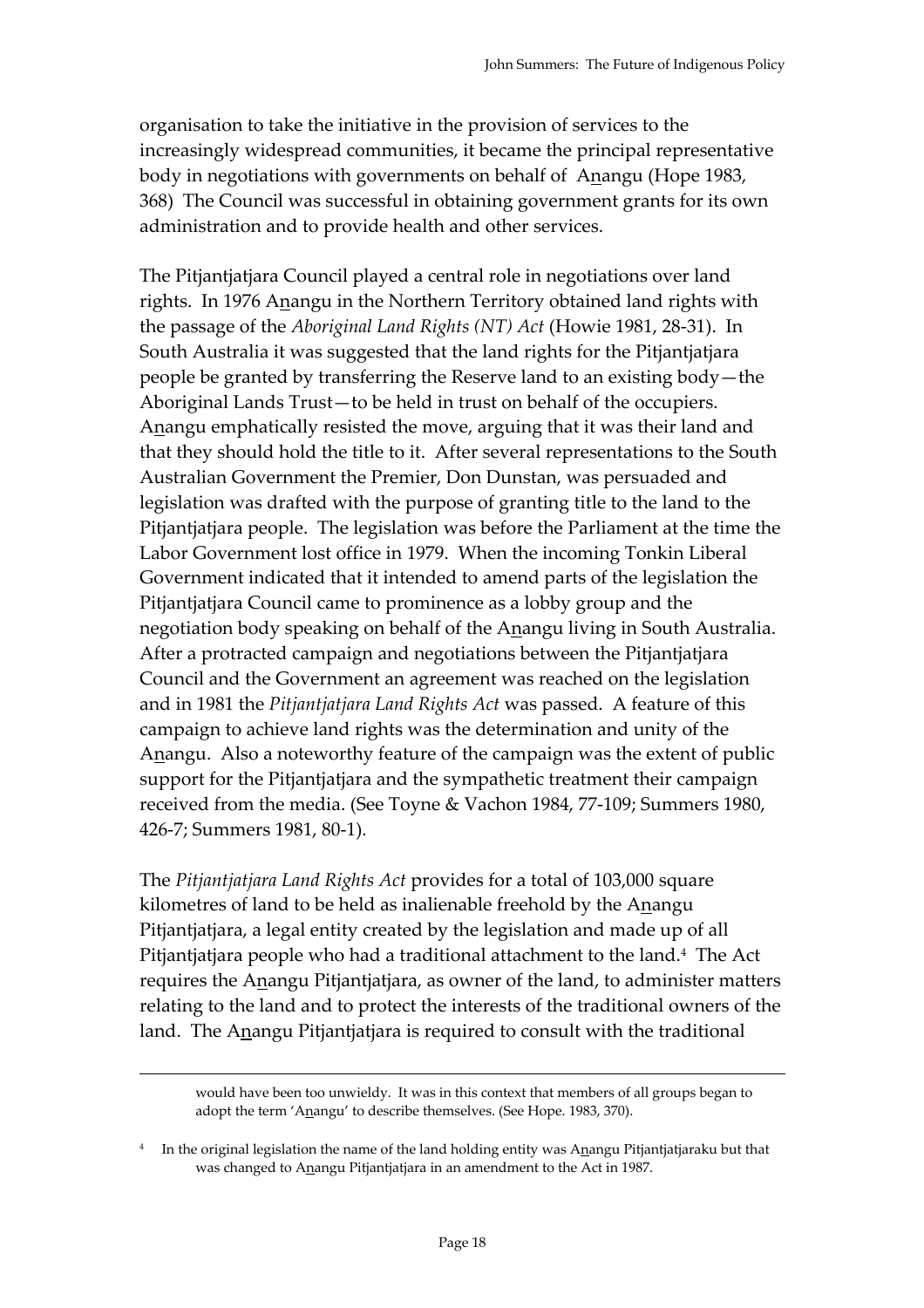owners before carrying out any proposal in relation to development or use of the land and to hold an annual general meeting (Section 6). The Act requires that there be an Executive of ten members plus a chairman who are to be elected at the Annual General Meeting (Section 9). The Executive Board is required to carry out resolutions of the Anangu Pitjantjatara and to act in conformity with those resolutions (Section 11).

### **Government Service on AP Lands**

A principal concern of the Select Committee on Pitjantjatjara Land Rights was with the delivery of services on the AP Lands. With the achievement of land rights a number of normal government services were in effect handed over to Anangu associations. Although the Anangu Pitjantjatjara was not in any way established for the purpose of running services, by default, it took on the role of managing some government services. Grants were paid to both the Anangu Pitjantjatara the Pitjantjatara Council, and to other non-government legal entities established by them, to provide government services.

In the mid-1980s the South Australian Health Commission handed over the provision of primary health care to an Anangu organisation, the Nganampa Health Council (NHC). The NHC now has a budget of over \$9 million, runs clinics in nine communities and provides other specialist programs including aged care, dental services, women's health, STD control and HIV prevention (SCPLR 2004, 37). The provision of infrastructure and maintenance—road building and grading, supply and maintenance of power and water supply has gone to a number of different bodies; the Pitjantjatara Council, the Anangu Pitjantjatara and the Anangu Pitjantjatjara Services Inc. The Select Committee concluded that the *ad hoc* arrangements for the provision of central services had been unsatisfactory both in terms of the building and maintenance of infrastructure and road and the provision of essential services (SCPLR 2004, 54-7).

There has been a long-standing concern about policing on the lands. The nearest police station is at Marla which is approximately a six to seven hour drive from the western communities on the Lands. The South Australian Police Force has been unable to fill a position of senior constable to be stationed at Amata Community on the lands. In these circumstances it is impossible for the police to deal adequately with petrol sniffing or domestic violence. Under a scheme introduced in 1986 Anangu can be appointed as community constables with some of the powers of a sworn police officer, but for cultural reasons this is not as effective as the presence of police from outside the region. It has not been easy to fill all the positions of Community Constable.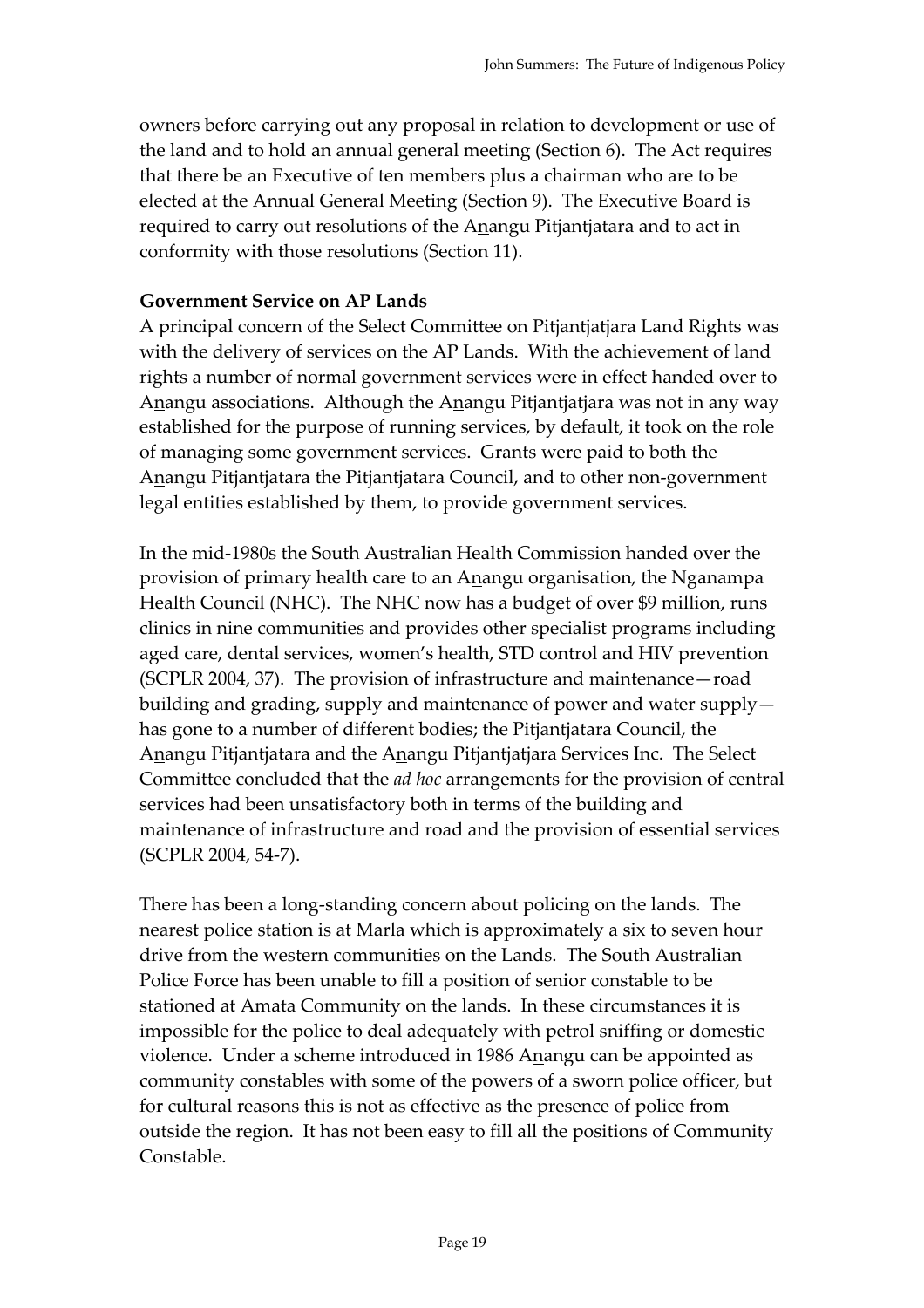There are nine schools on the AP Lands which are provided by the South Australian Department of Education and Children's Services and are jointly the responsibility of the Pitjantjatjara Education Committee and the Yankunytjatjara Education Committee (SCPLR 2004, 44).

Both the Coroner's Findings and the Report of the Select Committee provide an account of the complications in the way programs aimed at the amelioration of the social problems on the A P Lands are conducted and the complexities in the governance structures of the Lands. Apart from the basic services most government programs are short term projects and are the responsibility of two or more agencies from several jurisdictions. Many programs entail joint Commonwealth-State action and cooperation between several States. Also many of the jointly funded programs involve more than one Community or other Anangu organisation. A feature of these arrangements is that is impossible to identify who, or what agency, or indeed what tier of government, is responsible for the program or the service. Attempts at coordination of programs or service delivery appear to simply add to the complexity by adding another layer to the labyrinthine structures.

As with other programs, the delivery of special health programs designed to reduce and deal with the effects of petrol sniffing, involve complicated intergovernmental and inter-agency arrangements. The principal Commonwealth agency involved, the Department of Health and Ageing—which took over the responsibility from ATSIC in 1995—does not itself deliver health services, but funds State agencies and Community organisations on the basis of framework agreements negotiated with the State Government, ATSIC and Community or other Anangu organisation. The Coroner observed that the statements made on behalf of the Department of Health and Ageing in relation to their approach to volatile substance abuse contained 'a number of laudable principles' but he was silent about the effectiveness of the actual programs. (SA Coroner 2002, 31). At the time of the Inquest the total Commonwealth funding for substance abuse (over \$20 million) involved 65 different programs for Indigenous people across the nation, including educational resources on Substance Abuse and programs aimed at health promotion, early detection and early management (SA Coroner 2002, 31-2). It was not possible for the witness from the Department of Health and Ageing to say how much of the expenditure related specifically to the Pitjantjatjara communities.

### **Governance**

The Select Committee also focused on questions of governance (and how governance issues affected the delivery of services and the social and economic well-being of Anangu). As discussed above, the Committee noted that, by default, the Anangu Pitjantjatara became involved in service delivery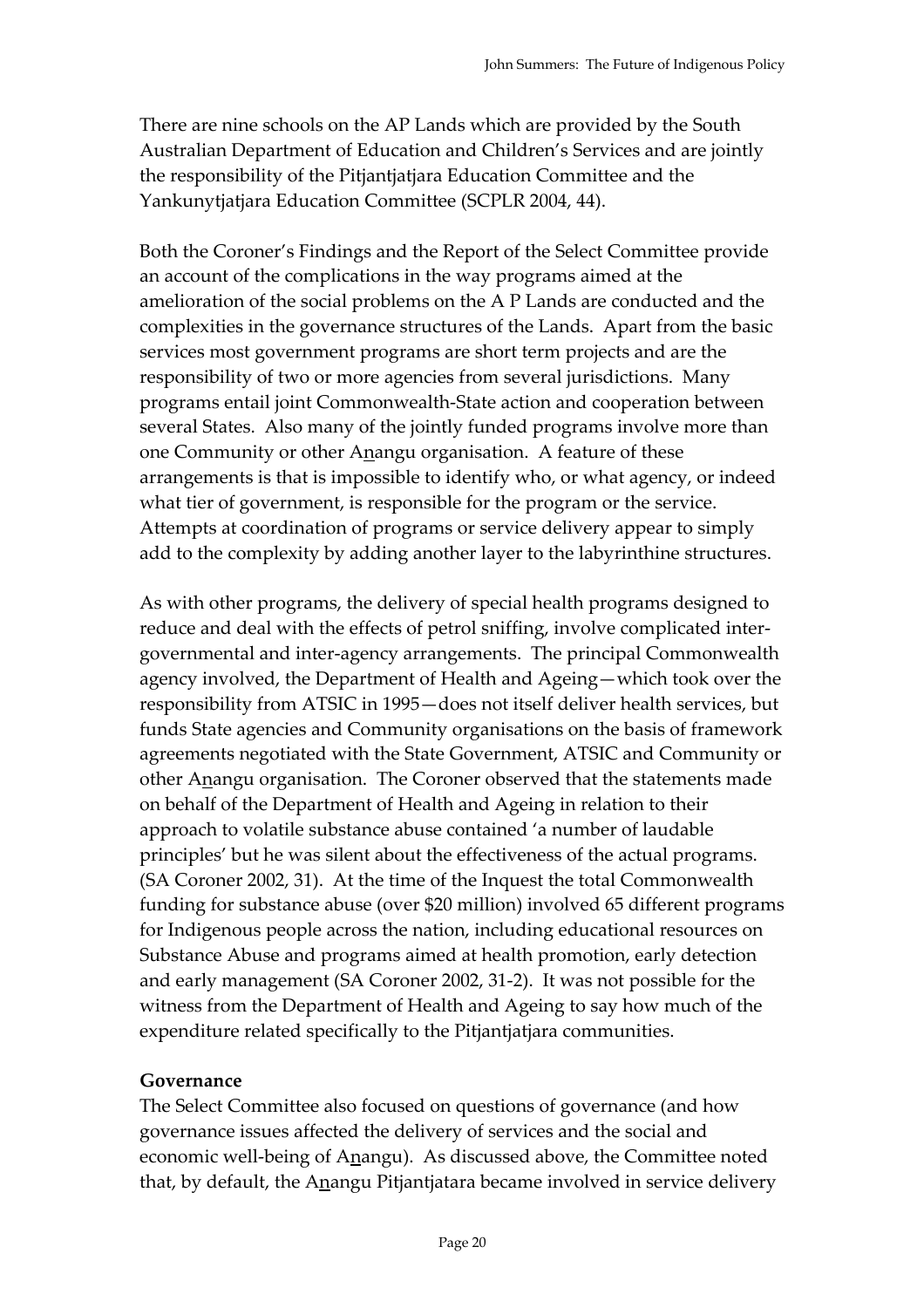and broader administrative and governance issues—roles that it was not designed to undertake. It reported that there were significant problems with communication between the Anangu Pitjantjatjara and the Pitjantjatjara Council. For the first decade following the enactment of the *Pitjantjatjara Land Rights Act* the two organisations cooperated in the *ad hoc* delivery of services and in the management of the affairs of the Lands. After 1991, however, when the Anangu Pitjantjatara moved its office from Alice Springs to Umawa on the AP Lands, communication became more difficult and relations between the two bodies deteriorated to the extent that the hostility was seen to be a major problem for service and program delivery on the lands, and detrimental to the well-being of the Anangu. Following failed attempts by the South Australian Government to resolve differences using Mick Dodson as a mediator the Legislative Council established the Select Committee (SCPLR 2004, 26-7).

The Select Committee, noting that the role that the Anangu Pitjantjatjara performs has expanded beyond that which was envisaged in the original legislation, and given the shortcomings in the management of some programs it was appropriate that changes be made to the provisions relating to the Executive of the Anangu Pitjantjatjara.5 In general terms the Select Committee recommended that the Act be amended to ensure that elections to the Executive be fair and that the Executive be representative of all Anangu across the AP Lands, to ensure that women be adequately represented, to establish mechanisms for removing executive members who have misappropriated funds or failed to perform their duties and to improve the dispute resolution mechanisms. It also recommended that appropriate training be available to incoming executive members (SCPLR 2004, 3-4).

### **Policy, Purpose and Vision**

 $\overline{a}$ 

The most publicised problem on the AP Lands is petrol sniffing and the events which triggered the Coroner's Inquest were the deaths of three Anangu from petrol sniffing. The Coroner and others point out that, despite a great deal of research, little is known about the best way of preventing it or reducing its incidence (Coroner 2002, 17-8). In a much quoted paper Peter d'Abbs and Maggie Brady argue that,

[t]he situation today remains in many respects little different to what it was thirty years ago. There are still practically no clear policies at any levels of government; there is no accumulated body of knowledge about the nature and causes of sniffing, or even about the efficacy or

<sup>5</sup> Similar points were made by a review of the committees on the AP Lands by Neville Bonner in 1988 (See Bonner 1988).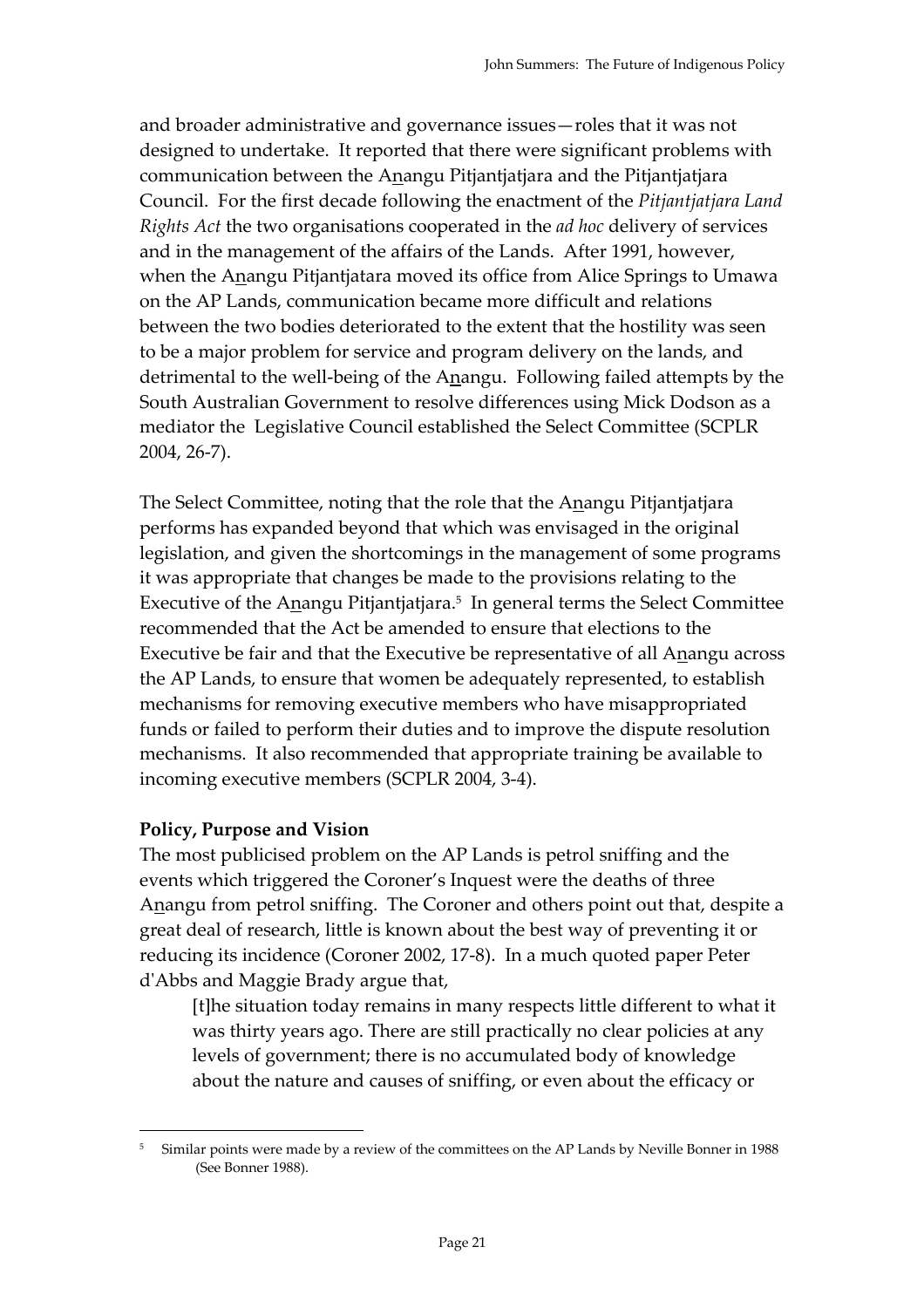effectiveness of different kinds of interventions, and most initiatives are forced to rely on short-term project funding, the continuance of which rarely has anything to do with program effectiveness (d'Abbs 2003, 2)

Under the *Pitjantjatjara Land Rights Act* it is an offence to possess petrol 'for the purpose of inhalation' or to sell it for that purpose, but the legislation is difficult to enforce and simple legal prohibition has had little or no effect. The replacement of petrol with aviation fuel did initially reduce the incidence of petrol sniffing, but the effect was only temporary and the incidence increased again as petrol was surreptitiously brought onto the Lands. However, the Coroner observed that several programs have had some effect, if only temporarily. A program at Yuendumu in the Northern Territory, that removed young petrol sniffers to a very isolated camp from which it was very difficult for them to leave of their own volition and where there was no access to petrol, was effective to the extent that for the time that the offenders were isolated they could not engage in petrol sniffing and there was less disruptive behaviour in the community. However, the program needed to be ongoing and relied on strong community support. Also, increased policing to enforce the regulations which prohibit possession of petrol and allow police to confiscate petrol that was being used for sniffing, had the effect of reducing the incidence of sniffing and the disruptive behaviour, while the intense police activity lasted (SA Coroner, 64-6).

Two points can be made about the programs entailing more rigorous enforcement of prohibitionist laws, and of the educational and recreational programs aimed at reducing petrol sniffing. First, the evidence given to the Coroner and the Select Committee indicates that none of these programs has ever been sustained on the AP Lands. The funding is such that the programs (or as they often are, 'trials' or 'pilot projects') run for a short time and are not continued. In some cases, because of the short term nature of funding and the requirements for consultation and the need to deal with a complex web of organisations, the funding comes to an end almost before the program is started. There has never been a program that has been maintained, with sufficient resources, for even a couple of years. As d'Abbs and Brady say, 'most initiatives are forced to rely on short-term funding, the continuance of which rarely has anything to do with program effectiveness' (2003,2). Both the Coroner and the Select Committee recommended that governments alter the method of funding to allow some ongoing programs to be put in place (SA Coroner 2002, 2; SCPLR 2004, 4).

It is important to note that following the passage of the *Pitjantjatjara Land Rights Act*, in the name of self-determination, governments have retreated from directly providing services in the AP Lands. With the exception of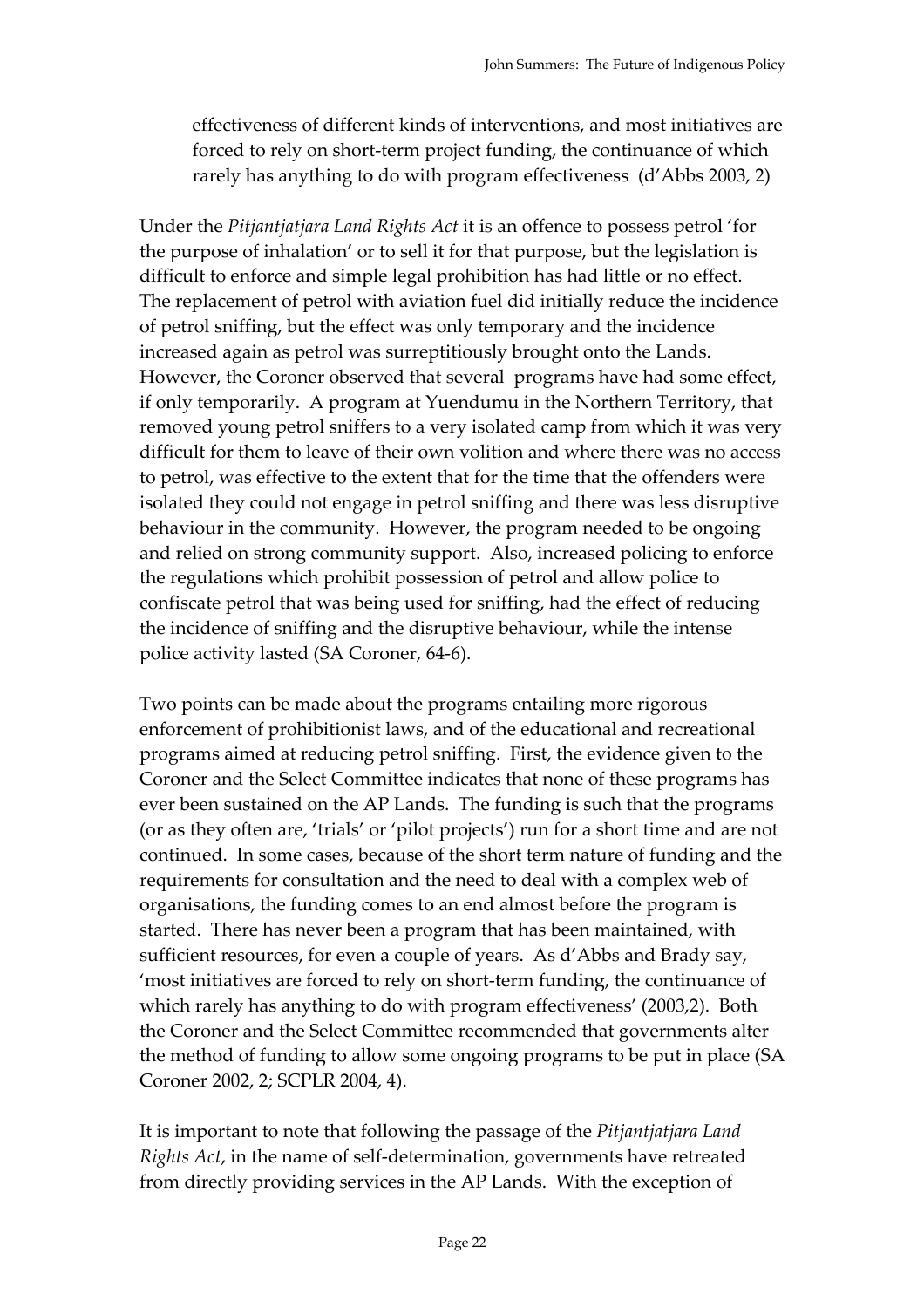policing and education, the provision of services is largely effected through grants to community organisations. In 1983 David Hope wrote that,

[f]ollowing the Land Rights Settlement in 1981 there may have been a tendency for the State to assume that rapprochement having been achieved , and the land returned, its job was finished and the Pitjantjatjara problems would look after themselves. It needs to be emphasizing, however, that the social situation of the Pitjantjatjara is a complex and fragile one and there is much untested water ahead. I would view it as a profound mistake for the Government to view continuing interest as unnecessary on one hand, or on the other eschew it as paternalistic. The inescapable reality is that the Pitjantjatjara are South Australian citizens. The Government's job is to ensure that its already proven institutions of negotiation are kept well honed, and contemporary (Hope 1983, 540-1).

David Hope's concerns were well founded. Governments have not been directly involved in the provision of most programs and have not taken responsibility for them. The funding of programs on the AP Lands has been piecemeal, haphazard and uncoordinated<sup>6</sup>.

Second, there is a broader question about the ultimate objective of the policy on the AP Lands. The Coroner's recommendations relate largely to service delivery and the coordination of services and programs on the AP Lands. The Select Committee focused on service delivery and governance on the Lands. The intervention by the Government was rationalised in terms of a break down of the governance structures, which it was said, had affected service and program delivery. These responses to the situation in the AP Lands revolved around the need to maintain those health and diversionary

 $\overline{a}$ 

<sup>&</sup>lt;sup>6</sup> It should be noted that in the last several years there have been several government initiatives which are designed to improve service delivery and coordination of service and program delivery in the AP Lands. In 2002 in response to the apparently intractable health problems of the AP Lands, and the difficulties of coordinating programs, new intergovernmental arrangements, with a four tiered management structure, were established to 'improve health and wellbeing outcomes for Anangu'. Tier 1 of the structure—the Anangu Pitjantjatjara Inter-Governmental Inter-Agency Collaboration Committee—is made up of a group of Commonwealth and State chief executives and senior executives who are based in Adelaide. Below Tier 1 are 3 other Tiers, each with different levels of responsibility, involving coordination and program implementation. This structure was said to be in line with the 'whole of government approach' which had been endorsed by the Council of Australian Governments (COAG) as a means of addressing the problems of disadvantage in specific Aboriginal communities through combining the efforts of all governments (Coroner 2002, 27-30). The AP Lands were chosen to be one of ten Indigenous sites where a trial of the whole-of-government initiative would be conducted and in 2003 the South Australian and Commonwealth Governments and the AP Lands communities signed an agreement to put it into effect (Vanstone 2004). It is not yet clear that these new attempts at coordination have made any difference.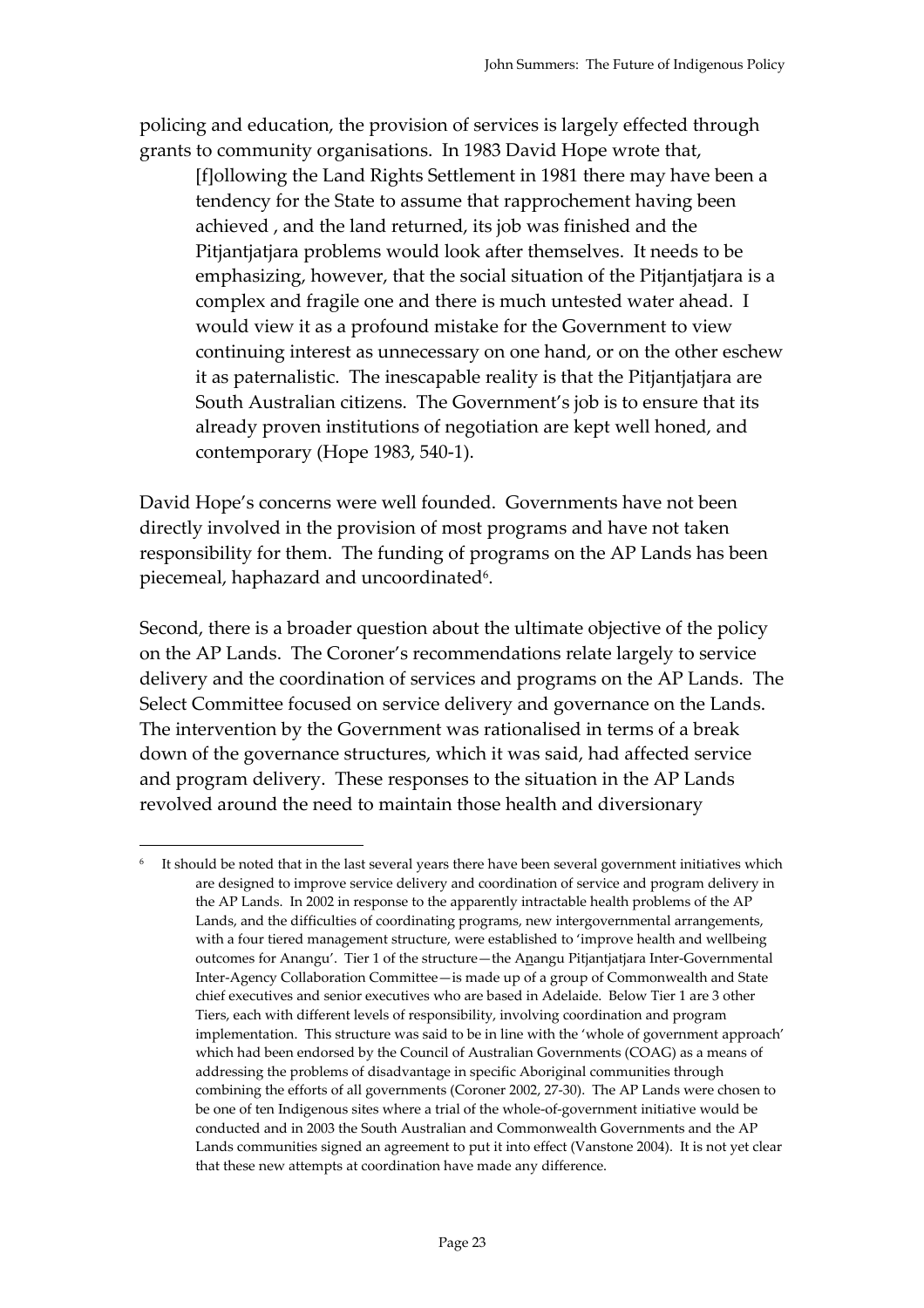programs which were designed to 'combat' substance abuse. The responses of the Coroner, the Select Committee and the Government largely accepted the current policy orthodoxy which could loosely be described as 'selfdetermination'. Basic questions about the policy being pursued were not raised. Neither the Coroner, the Select Committee or the Government directly addressed the question of the objectives of Indigenous policy in the AP Lands.

What exactly is meant by the term 'self-determination' has never been spelt out. Neither the practical implications of the policy, nor the principles on which it is based are clear. Self-determination has sometimes been advanced as an end in itself, and sometimes as a means to an end. Some interpretations of the policy appear to be directed at recognition of cultural difference and the ongoing maintenance of a separate Indigenous group identity. Other interpretations have appeared to be directed at Indigenous people making their own decisions or managing their own affairs as a means of overcoming social and economic disadvantage in the broader community.

As the term was applied in the AP Lands it was ambiguous. Some supporters of land rights and self-determination saw Anangu as a people with a common interest which was centred on the ownership and control of the land but whose culture and interests would continue to adapt. According to this view one possibility for the future was that the Anangu, while maintaining aspects of their culture and an interest in the land, would, in their own way, continue adapt and to engage with the broader Australian political system and would become more closely integrated into the mainstream society and economy. Other interpretations of self-determination, with a more separatist connotation, implied that the two cultures would always be distinct and separate—that Anangu ties to the land were immutable and that they would always have an interest and culture which would not accommodate that of non-indigenous Australians (see Hope 1983, 517-41).

At the time the *Pitjantjatjara Land Rights Act* 1981 was passed there was a sense of great hopefulness about the future for the Anangu under a policy of self-determination. They were seen to have been united and to have determinedly pursued their own goals against the opposition of political, bureaucratic and commercial interests. The achievement of land rights was seen as a prerequisite for self-determination. With their land restored the Anangu would be able to make their own decisions in their own way and decide their own future. However, what that future might have been was not spelt out.

The homelands movement gave rise to the same sort of optimism. In 1987 the House of Representatives Standing Committee on Aboriginal Affairs, in a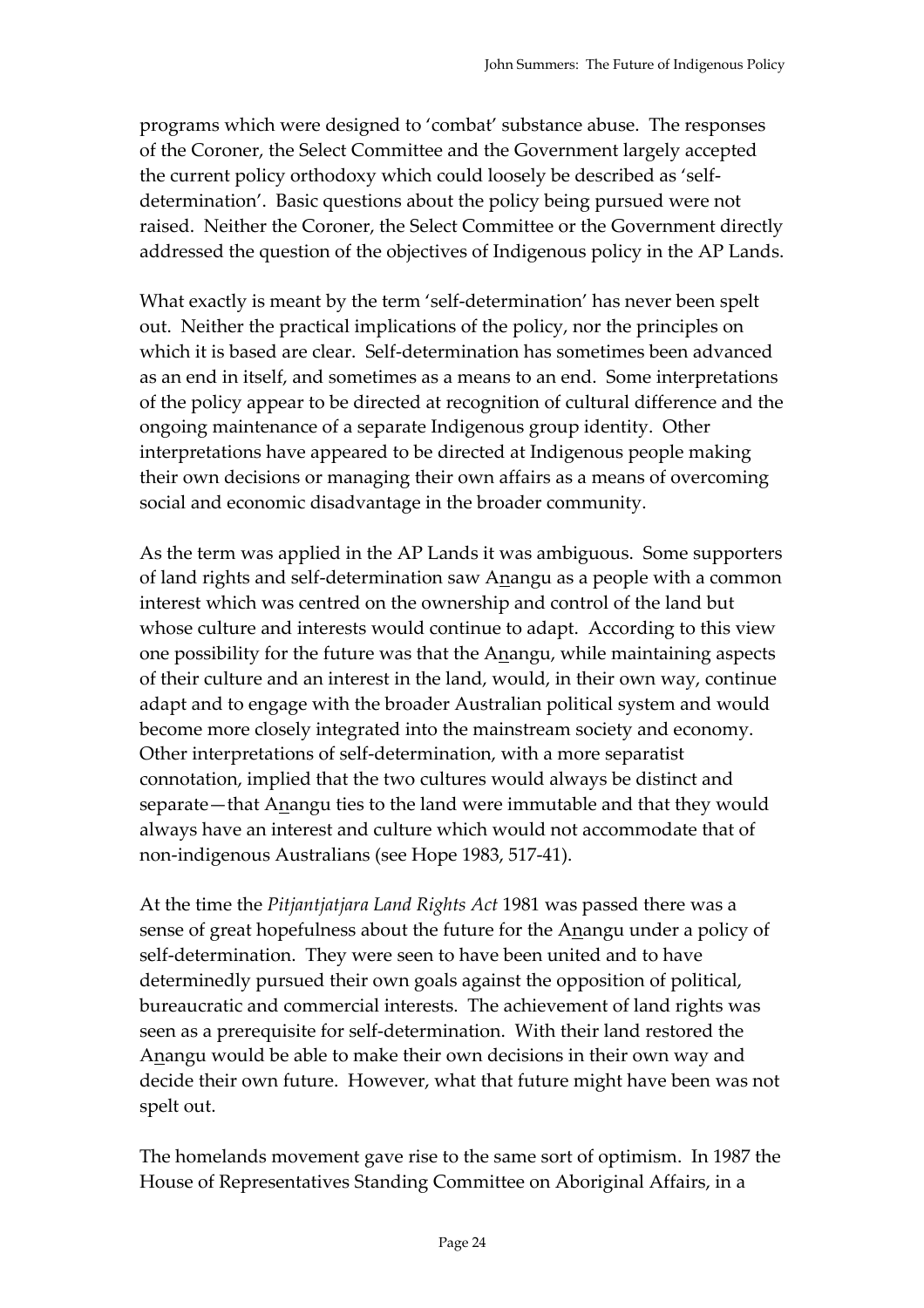report entitled *Return to Country—The Aboriginal Homelands Movement in Australia* spoke of the '…strong desire of Aboriginal people to traditional land to meet their responsibilities in relation to their land…' and to escape '…the stresses of living in settlements, reserves and missions…' (HRSCAA 1987, 14). The Committee said that the movement to homelands was '…a clear statement by the Aboriginal people involved of the sort of future they wished for themselves and their children, a future on land to which they have spiritual and economic ties and a future over which they have much greater control' (HRSCAA 1987, 257). As the situation has developed, however, the future, especially for the children, appears bleak.

Clearly the earlier hopes have not been realised. In the last decade a number of commentators and activists have raised questions about the consequences of current policy on remote communities. Most notably Noel Pearson has argued that the operation of the current welfare system has not resulted in self-determination for Indigenous communities but has produced 'passive welfare dependency'; communities have become 'severely dysfunctional'. He argues that in communities that are meant to be self-determining the social indicators—mortality, morbidity, participation in the education system, educational outcomes, rates of imprisonment, representation in the juvenile justice system and the level of violence—have become worse not better. Pearson argues that the welfare system, which was designed to alleviate short term problems, has become the major source of income for Indigenous communities year after year. The resultant 'passive welfare', Pearson argues, has produced dependency, lack of initiative and a failure to take responsibility, not self-determination (Pearson 2000, 15-21).7

The accounts of the dysfunctional communities make it clear that petrol sniffing and many of the other difficulties of the AP Lands are symptoms of fundamental problems. The efforts to prevent or reduce petrol sniffing are important but should not be an end in themselves. Petrol sniffing does great damage to the people who engage in it and causes distress to others and social disruption. However it is only one of a number of symptoms of more fundamental problems on the AP Lands. Evidence given to the Coroner and the Select Committee from a number of people pointed to petrol sniffing being a symptom of boredom, hopelessness and lack of purpose. The Coroner concluded that,

[p]overty, hunger, illness, low education levels, almost total unemployment, boredom and general feelings of hopelessness form the

 $\overline{a}$ 

In recent years a number of other commentators have made similar arguments from a range of different political positions. (See Trudgen 2000; Johns 2001; Deadman 2004).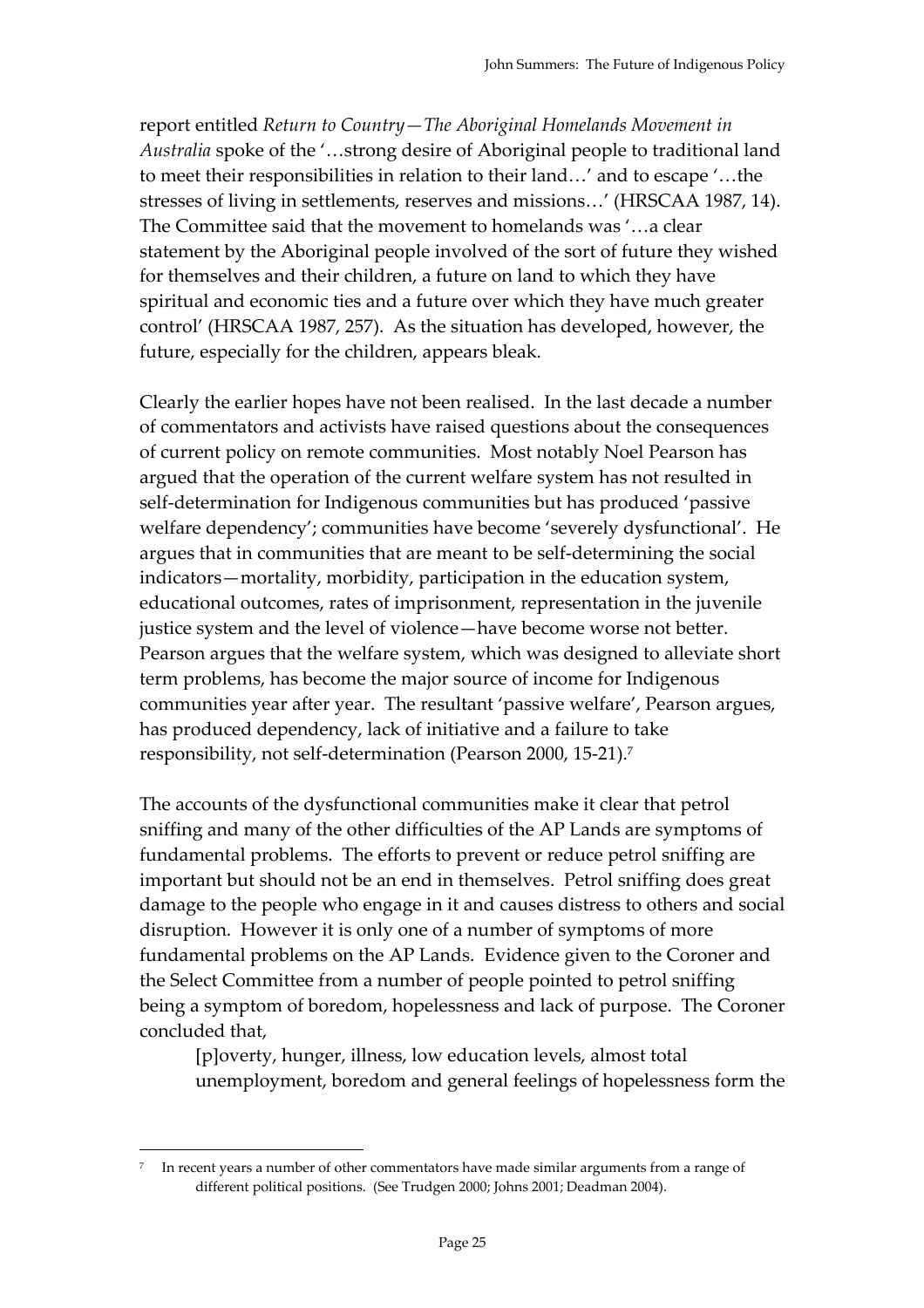environment in which such self-destructive behaviour takes place (SA Coroner 2002,1 & 72).

Preventing or minimising petrol sniffing is important but it will not change the fundamental problems.

In the various reports and government statements there is an implicit assumption that the Anangu will stay on the AP Lands—that their children and future generations will remain on the Lands. Currently there is almost no employment available and little prospect of employment opportunities in the area expanding. This raises the question of the future for Anangu children now living there and of the following generations. For them it must appear that their life chances and the choices available to them will be no different from those which were available to their parents. In this context it is easy to see why the current problems on the AP Lands—petrol sniffing, low educational attainment, the hopelessness—are described as symptoms of despair. For young people there must appear little choice for the future and no opportunity to enter the material world of the broader Australian society or be part of the wider culture of Australia. The obstacles to an Anangu child leaving their home on the AP Lands and making a meaningful life in an alien and unwelcoming culture are enormous.

In 1972, when the South Australian Government's stated Indigenous policy was 'integration' the Minister responsible for Aboriginal affairs, Len King, grappled with the policy dilemma; how to enable Aboriginal people, if they wished, to retain their heritage and maintain a separate cultural identity and at the same time provide the educational opportunities necessary to take an equal place in the wider community. He said that

[e]very effort should be made to ensure that civilized education does not have the effect of educating them away from their own people and traditions. Nevertheless it is inevitable that as the children are educated many of them will reject tribal conditions and practices and particularly tribal conditions…This will undoubtedly produce social difficulties…Government can only aim to ease the pain of the tension which must necessarily develop in tribal societies (quoted in Hope 1983, 282).

One view of this proposition is that the question was wrongly cast and that with genuine self-determination Anangu would make those decisions about their future and would resolve the questions in the same united way that they had dealt with their pursuit of ownership of land. However, by every account the current situation on the AP Lands is unsatisfactory.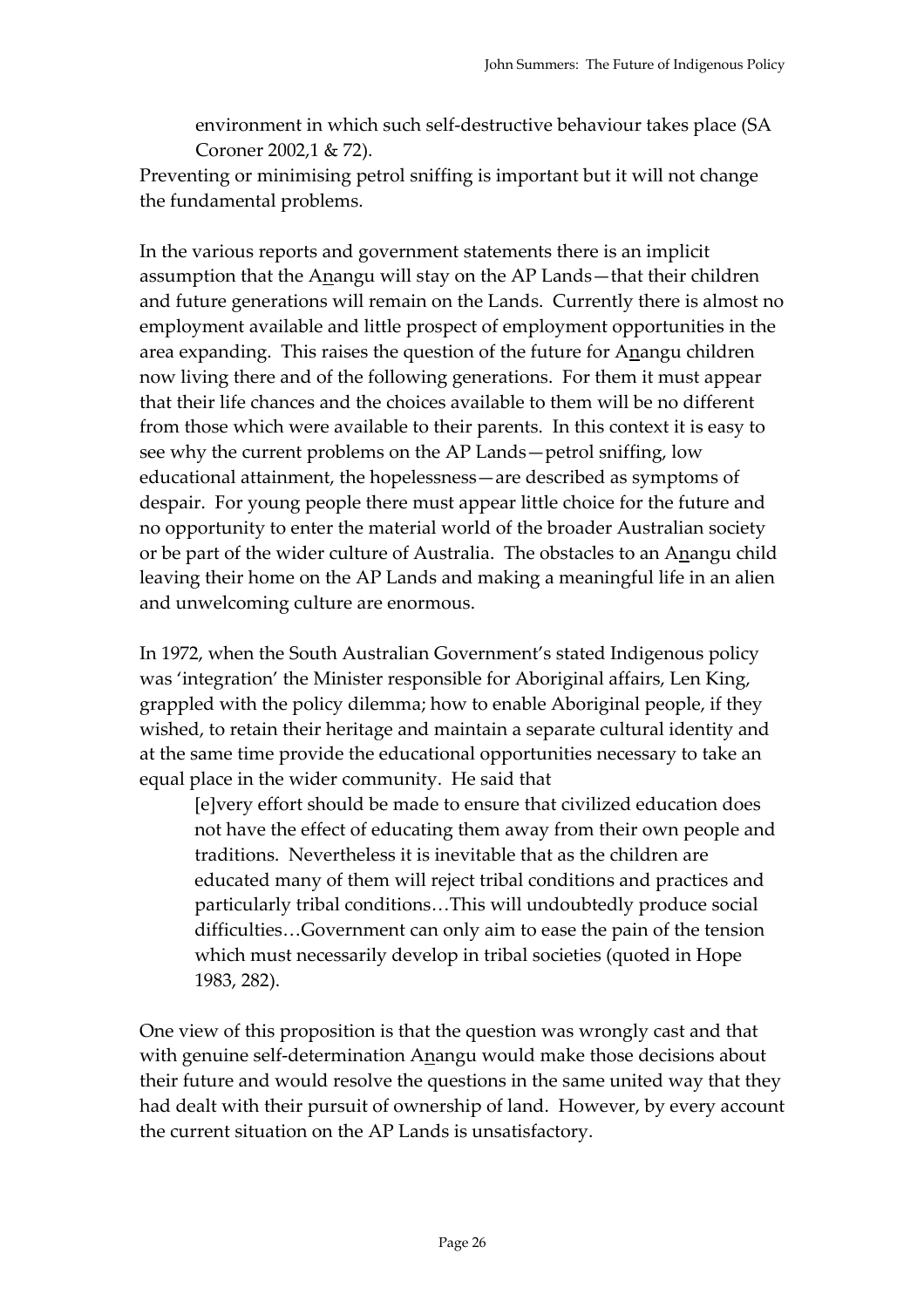The dilemma that Len King discussed remains the same difficult problem that it appeared to be 30 years ago. For most of that 30 years, in the name of selfdetermination, governments have been able to avoid grappling with the difficult problem of providing realistic avenues for those Anangu who wish to make different choices about their lives, and the even more difficult question of how to do that without losing the connection with their own traditions and people.

The challenge for the Government is to confront the dilemma. The alternative is to persist with the current policies and to provide ongoing diversions for young people and tougher enforcement of the prohibitions on petrol and alcohol and other 'regulated substances' entering the AP Lands. The future will be characterised by the unending provision of diversions and the enforcement of prohibitions. The worst fears of Charles Duguid have come about. There is a real prospect that unless the policy is changed in a way that acknowledges the underlying problems the Anangu will become fringe dwellers on a grand scale—living a life as marginalised as that of the dispossessed people that Duguid observed in central Australia in the 1930s.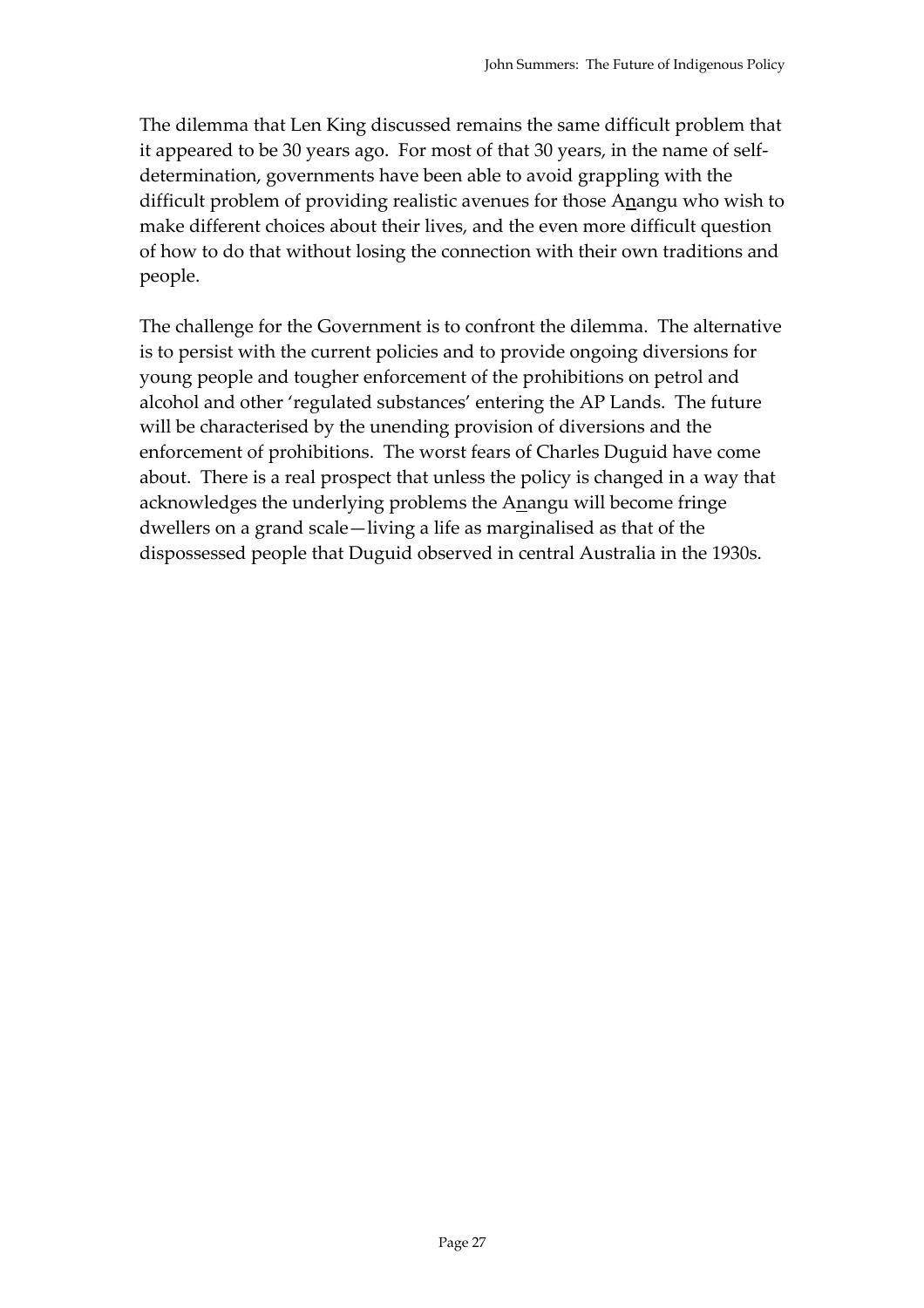#### **References**

- AAB [Aboriginal Affairs Board]. 1963. *Report for Year Ending 30th June 1963*. Adelaide: Government Printer.
- Albrecht, P. 2002. *From Mission to Church: 1877—2002 Finke River Mission*. Adelaide: Finke River Mission.
- APB [Aboriginal Protection Board]. 1960. *Report for Year Ending 30th June 1960*. Adelaide: Government Printer.
- APB [Aboriginal Protection Board]. 1961. *Report for Year Ending 30th June 1961*. Adelaide: Government Printer.
- Attwood, B. and A. Markus. 1999. *The Struggle for Aboriginal Rights: A Documentary History*. Sydney: Allen & Unwin.
- Biskup, P. 1973. *Not Slaves, Not Citizens: The Aboriginal Problems in Western Australia 1898-1954.* St. Lucia: University of Queensland Press.
- Bonner, N. 1988. *Always Anangu; A Review of the Pitjantjatjara and Yankunytjatjara Aboriginal Communities of Central Australia*. Canberra: Department of Aboriginal Affairs.
- Brady, M. 1987, 'Leaving the Spinifex: The Impact of Rations, Missions and the Atomic Tests on the Southern Pitjantjatjara.' *Records of the South Australian Museum*. 20 May: 35-45.
- Brodie, J. J. 1971. 'Integration for South Australian Aborigines', BA Honours Thesis, Bedford Park: Flinders University.
- Commonwealth of Australia. 1937. *Aboriginal Welfare, Initial Conference of Commonwealth and State Aboriginal Affairs Authorities*. Canberra: Government Printer.
- Commonwealth of Australia. 1939. *The Northern Territory of Australia, Report on Expedition to Arnhem Land, 1936-37 by Dr Donald Thomson*. Canberra: Government Printer.
- Coombs, H. C. 1973. 'Decentralisation Trends Among Aboriginal Communities.' Address to the ANZASS Congress. Perth: 14 August.
- DAA [Department of Aboriginal Affairs]. 1961. *Explanation of Aboriginal Affairs and Policy of the Department*. Adelaide: Government Printer.
- d'Abbs, P. and M. Brady. 2003. 'Other drugs, other people, other places: the policy response to Indigenous petrol sniffing in Australia', Paper presented at the *Inhalant Use and Disorder Conference*, Australian Institute of Criminology. Townsville: 7-8 July.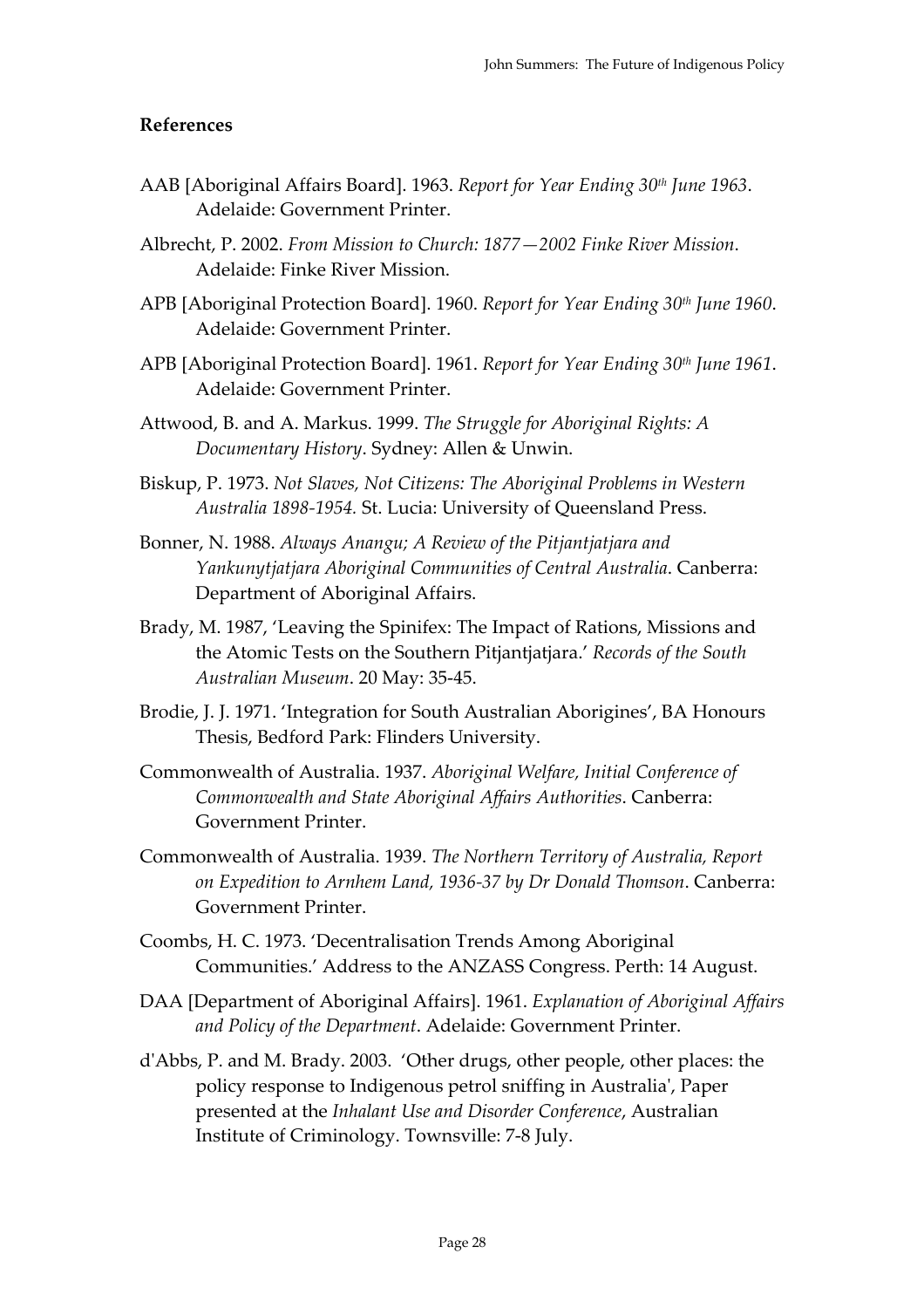- Deadman, B. 2004. *Do Indigenous Youth Have a Dream?* Canberra: Menzies Research Centre.
- Duguid, C. 1972. *Doctor and the Aborigines*. Adelaide: Rigby.
- Edwards, W. H. (Bill) 1988. 'Pitjantjatjara Decentralisation.' Paper given at the Fifth International Conference on Hunters and Gathering Societies. Darwin: August/September.
- Edwards, W. H. 2004. *An Introduction to Aboriginal Societies*, 2nd ed. Tuggerah, NSW: Social Sciences Press.
- Elkin, A. P. 1944. *Citizenship for the Aborigine*. Sydney: Australian Book Company.
- Giles, E. [1889] 1964a. *Australia Twice Traversed*, Volume I. Reprint. Adelaide: Libraries Board of South Australia.
- Giles, E. [1889] 1964b. *Australia Twice Traversed*, Volume II. Reprint. Adelaide: Libraries Board of South Australia.
- Goffman, E. 1968. *Asylums*. Harmonsworth: Penguin.
- Hilliard, W. 1968. *The People in Between*. London: Hodder & Stoughton.
- Hope, D. A. C. 1983. *Dreams Contested: A Political Account of Relations Between South Australia's Pitjantjatjara and the Government, 1961 – 1981*. Bedford Park: PhD Thesis, Flinders University.
- Howie, R. 1981. 'Northern Territory' In *Aboriginal Land Rights: A Handbook*. ed. N. Peterson. Canberra: Australian Institute of Aboriginal Studies.
- HRSCAA [House of Representatives standing Committee on Aboriginal Affairs]. 1987. *Return to Country—The Aboriginal Homelands Movement in Australia*. Canberra: Australian Government Publishing Service.
- HRSCAF [House of Representatives Standing Committee on Aboriginal Affairs], 1987. *Return to Country—The Homelands Movement in Australia*. Canberra: Australian Government Printer. (Parliamentary Paper No. 125/1987).
- Johns, G. 2001. *Wake Up to Dreamtime: The Illusion of Aboriginal Self-Determination*. Singapore: Media Masters.
- Lohe, M. 1977. 'A Mission was Established' In *Hermannsburg: A Vision and a Mission*. ed. E. Leske. Adelaide: Lutheran Publishing House.
- Long, J. M. P. 1970. *Aboriginal Settlements*. Canberra: ANU Press.
- Markus, A. 1987. 'Under the Act'. In *Australians 1938*, eds. B. Gammage and P. Spearritt Sydney: Fairfax, Symes & Weldon Associates.
- Markus, A. 1990. *Governing Savages*. Sydney: Allen & Unwin.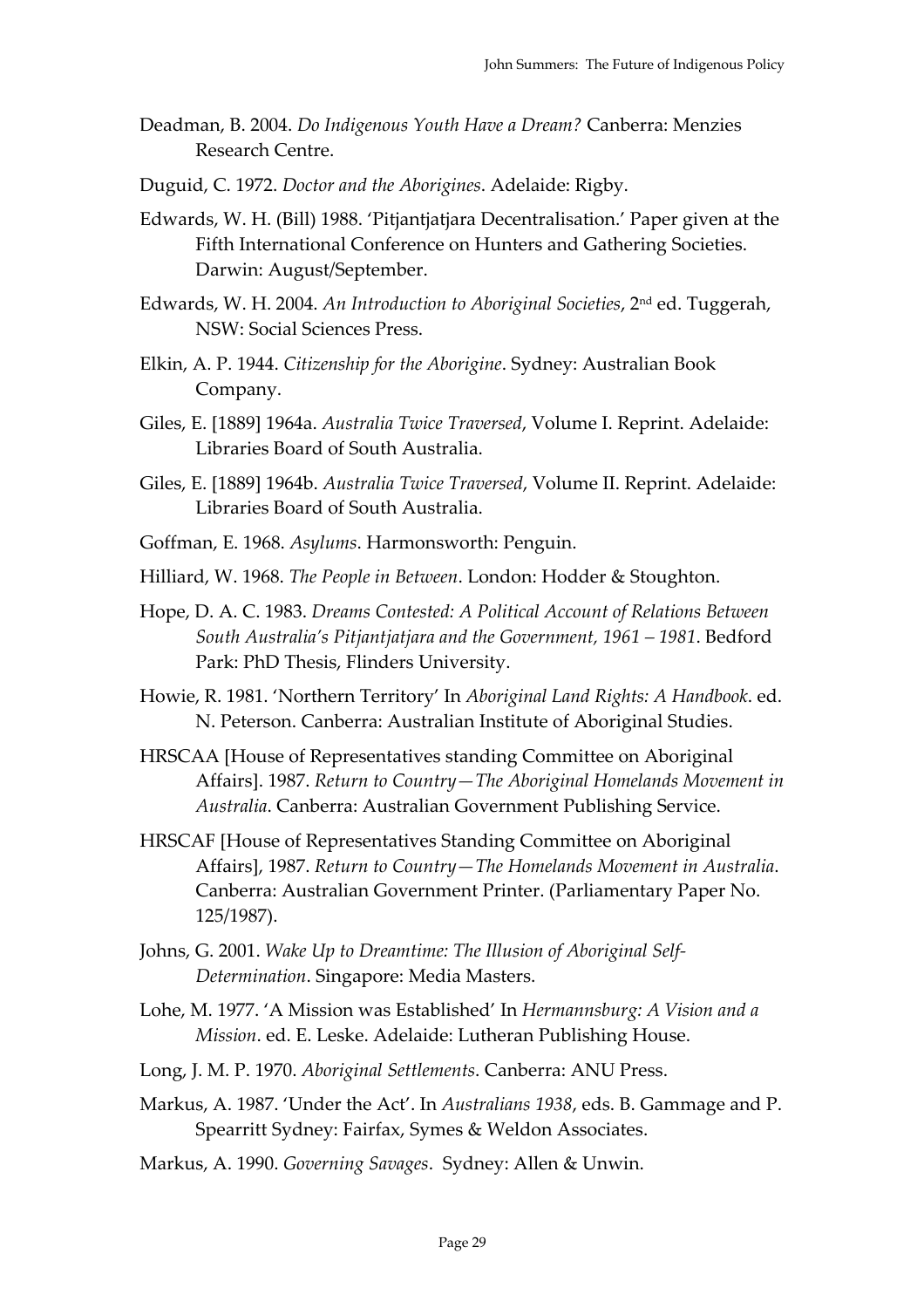- McEwen, J. 'The Northern Territory of Australia: Commonwealth Government's Policy with Respect to Aboriginals', Statement issued by the Minister for the Interior. Typescript. February 1939.
- McEwen, J. 1939. 'The Northern Territory of Australia: Commonwealth Government's Policy with Respect to Aboriginals', Statement issued by the Minister for the Interior. Typescript.
- McGregor, R, 1993. 'Protest and Progress: Aboriginal Activism in the 1930s', *Australian Historical Studies*. 101: 555-68.
- McGregor, R. 1997. *Imagined Destinies: Aboriginal Australians and the Damned Race Theory, 1880-1939*. Melbourne: Melbourne University Press.
- Parliament of the Commonwealth of Australia. 1938. *Recommendations of Policy in Native Affairs in the Northern Territory by Donald Thomson*. Canberra: Government Printer.
- Pearson, N. 2000. *Our Right to Take Responsibility*. Cains: Noel Pearson & Associates.
- Powell, A. 1982. *Far Country: A Short History of the Northern Territory*. Melbourne: Melbourne University Press.
- SA Coroner. [South Australian Coroner]. 2002. *Findings of Inquest: Inquest into the Death of Knumanara Hunt*, Adelaide, accessed at http://www.courts.sa.gov.au/courts/coroner/findings/findings\_2002/ku nmanara\_hunt.finding.htm 27/5/04
- SCPLR [Select Committee on Pitjantjatjara Land Rights] 2004. *Report of the Select Committee on Pitjantjatjara Land Rights*. Adelaide: South Australian Parliament. (Parliamentary Paper no. 218)
- Stanner, W. E. H. and D. Barwick. 1979. 'Not by eastern windows only: anthropological advice to Australian governments in 1938'. *Aboriginal History* 3 (1).
- Stevens, F. S. 1970. 'Aborigines'. In *Australian Society: A Sociological Introduction*, 2nd Edition. eds. A. F. Davies and S. Encel. Melbourne: Cheshire.
- Summers, A. 1999. *Ducks on the Pond*. Ringwood, Victoria: Viking.
- Summers, J. 1980. 'Political Chronicle: South Australia.' *Australian Journal of Politics and History*. 26(3): 424-32.
- Summers, J. 1981. 'Political Chronicle: South Australia.' *Australian Journal of Politics and History*. 27(1): 74-82.